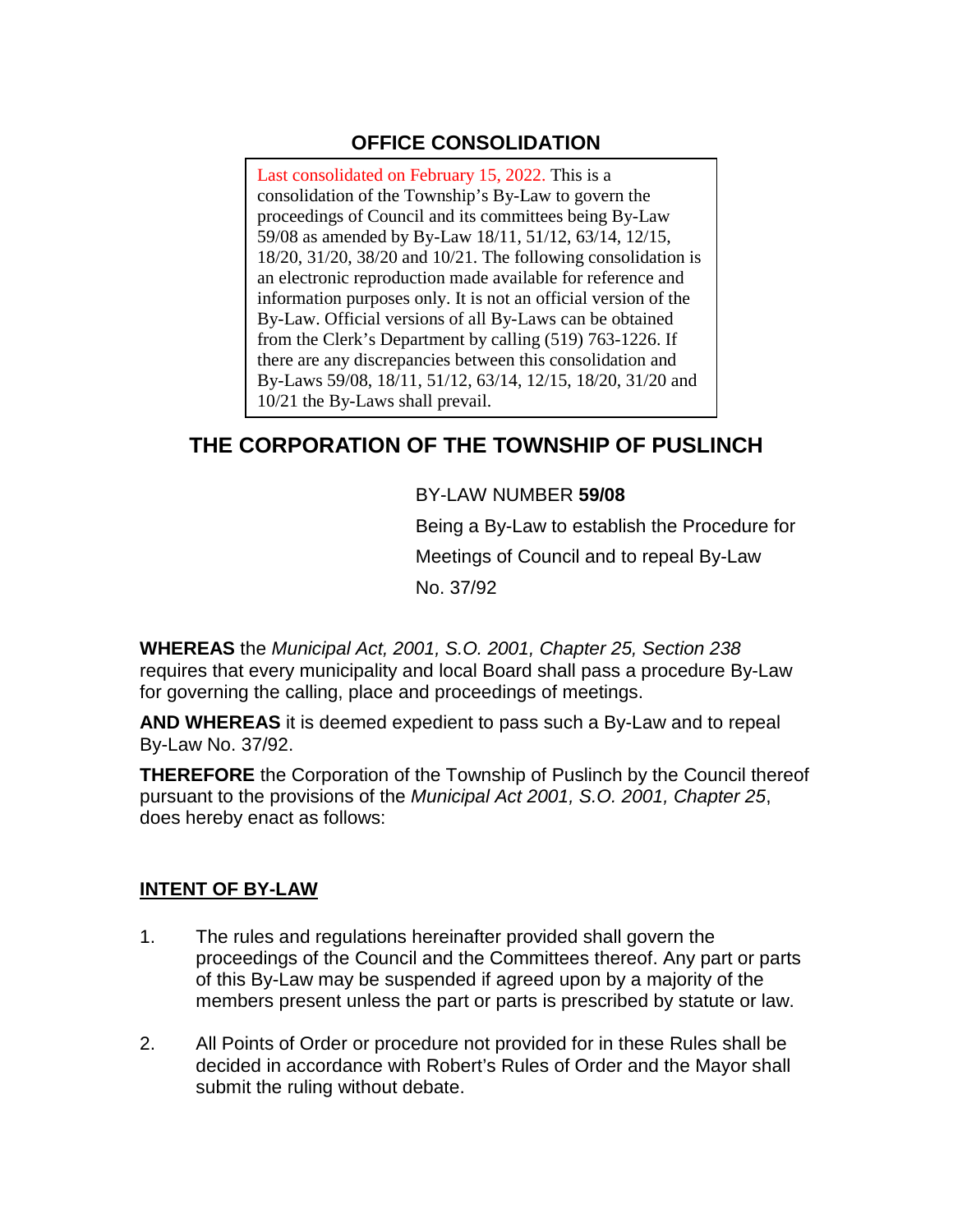## **A. DEFINITIONS**

- 1. "ACT" refers to any statue of Law that governs the decision of the Council.
- 2. "ACTING HEAD OF COUNCIL" shall mean a member of Council appointed to the Council to act in place instead of the Head when the Head is absent or refuses to act or the position becomes vacant their so acting has and may exercise all of the rights, powers and authority of the Head of Council.
- 3. "CAO" shall mean the Chief Administrative Officer of the Corporation of the Township of Puslinch or his/her designate who shall have all the powers and duties of the CAO under the *Municipal Act* and every other Act.
- 4. "CLERK" shall mean the Clerk of the Corporation of the Township of Puslinch or his/her formal designate who shall have all the powers and duties of the Clerk under the *Municipal Act* and every other Act.
- 5. "CLOSED SESSION" (IN CAMERA) shall mean closed to the public as defined in Subsections B10 and 11 of this By-Law.
- 6. "COMMITTEE" means any standing advisory or other committee, subcommittee or similar entity composed of members of the Township of Puslinch Council alone or together with members of another official body or the public, or a committee composed of solely members of the public appointed by the Council.
- 7. "COMMITTEE CHAIR" means the Chairperson of any committee and the Committee Chair shall have the same powers during a Committee Meeting of Council as Head of Council during Council Meetings whether or not the Chair is a voting member, other than those powers specifically provided to the Head of Council by legislation.
- 8. "COMMITTEE OF THE WHOLE" shall mean a meeting of Council in Committee format for discussion purposes.
- *9.* "CONFLICT OF INTEREST" means a pecuniary interest as defined in the *Municipal Conflict of Interest Act, R.S.O. 1990 Chapter M.50*, as amended.
- 10. "COUNCIL" means the elected and sworn members of the Council of the Township of Puslinch.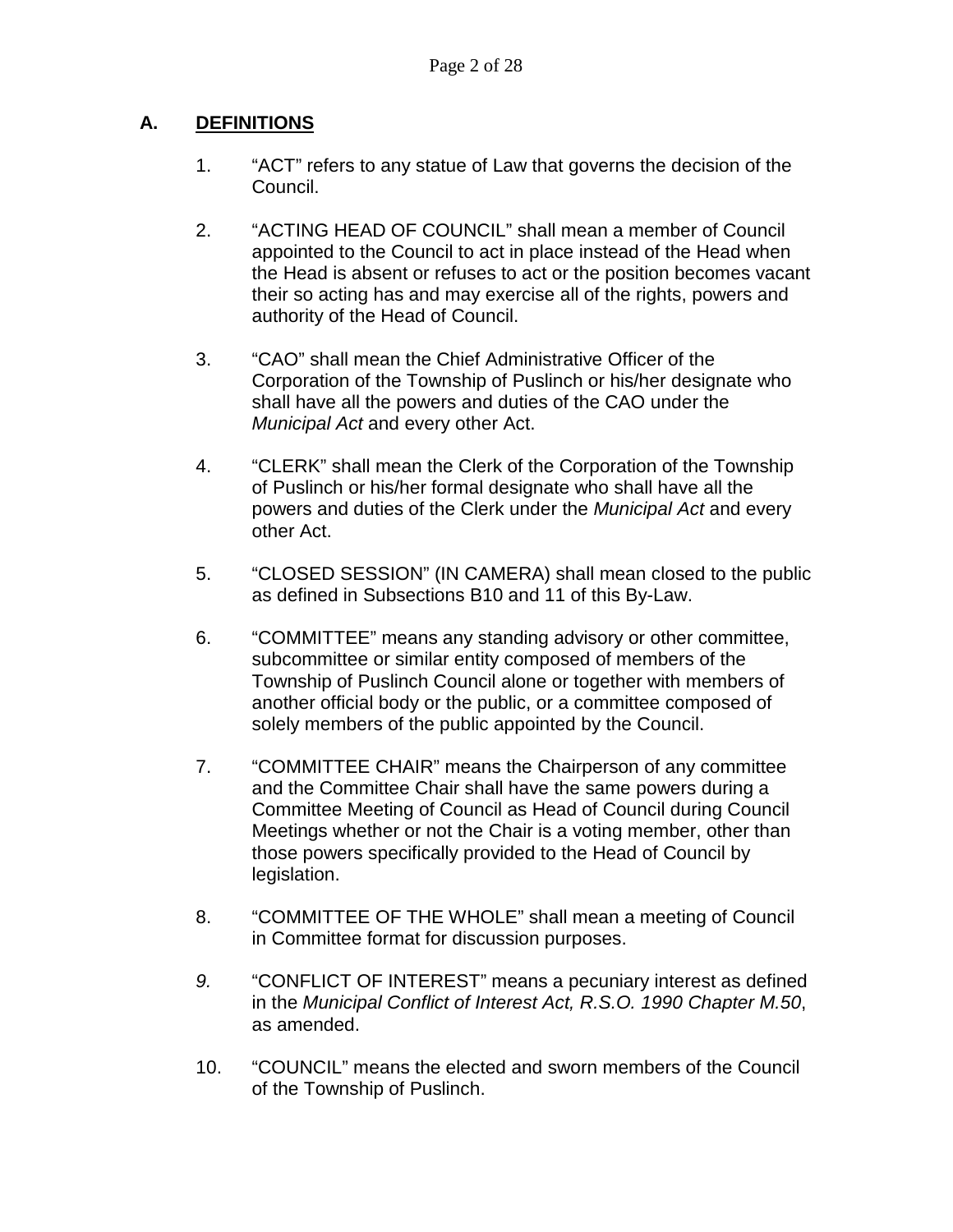|                | 11. | "DEPARTMENT HEAD" shall be defined as those persons<br>responsible for the operation of a specific Township department, as<br>established by the Township Council from time to time and shall<br>report directly to the CAO. |
|----------------|-----|------------------------------------------------------------------------------------------------------------------------------------------------------------------------------------------------------------------------------|
|                | 12. | "DELEGATION" means a presentation to Council or a Committee<br>on a subject which may or may not be on the Agenda.                                                                                                           |
| [By-Law 18/20] | 13. | "ELECTRONIC PARTICIPATION" means participation in a Meeting<br>from a remote location by such electronic means or service as<br>determined and provided by the Clerk.                                                        |
| [By-Law 18/20] | 14. | "EMERGENCY COUNCIL MEETING" means any meeting of<br>Township Council under Section B13, as amended.                                                                                                                          |
|                | 15. | "HEAD OF COUNCIL" means the Mayor of the Corporation of the<br>Township of Puslinch                                                                                                                                          |

- 16. "HOLIDAY" means those listed as holidays in the *Legislation Act S.O. 2006 Chapter 21 Schedule F* as amended from time to time.
- 17. "LOCAL BOARD" means a local board as defined in the *Municipal Act, 2001, S.O. 2001, Chapter 25*.
- 18. "MEETING" shall mean any regular, special, committee or other meeting of Council, of a local board or of a committee of either of them.
- 19. "NEWSPAPER" means a printed publication in sheet form intended for general circulation, published regularly at intervals of no longer than a week consisting in great part of news of current events of general interest.
- 20. "QUORUM" shall mean a majority (more than half) of the whole number of members of Council or a Committee except where a member has or members have declared a pecuniary interest pursuant to the *Municipal Conflict of Interest Act* when the quorum may be less than half plus one of the whole number of members but shall not be less than two.
- 21. "RECORDED VOTE" means the recording of the names and vote of every member voting on any matter or question.
- 22. "TIE VOTE" means an equality of votes and the question being voted on is deemed LOST.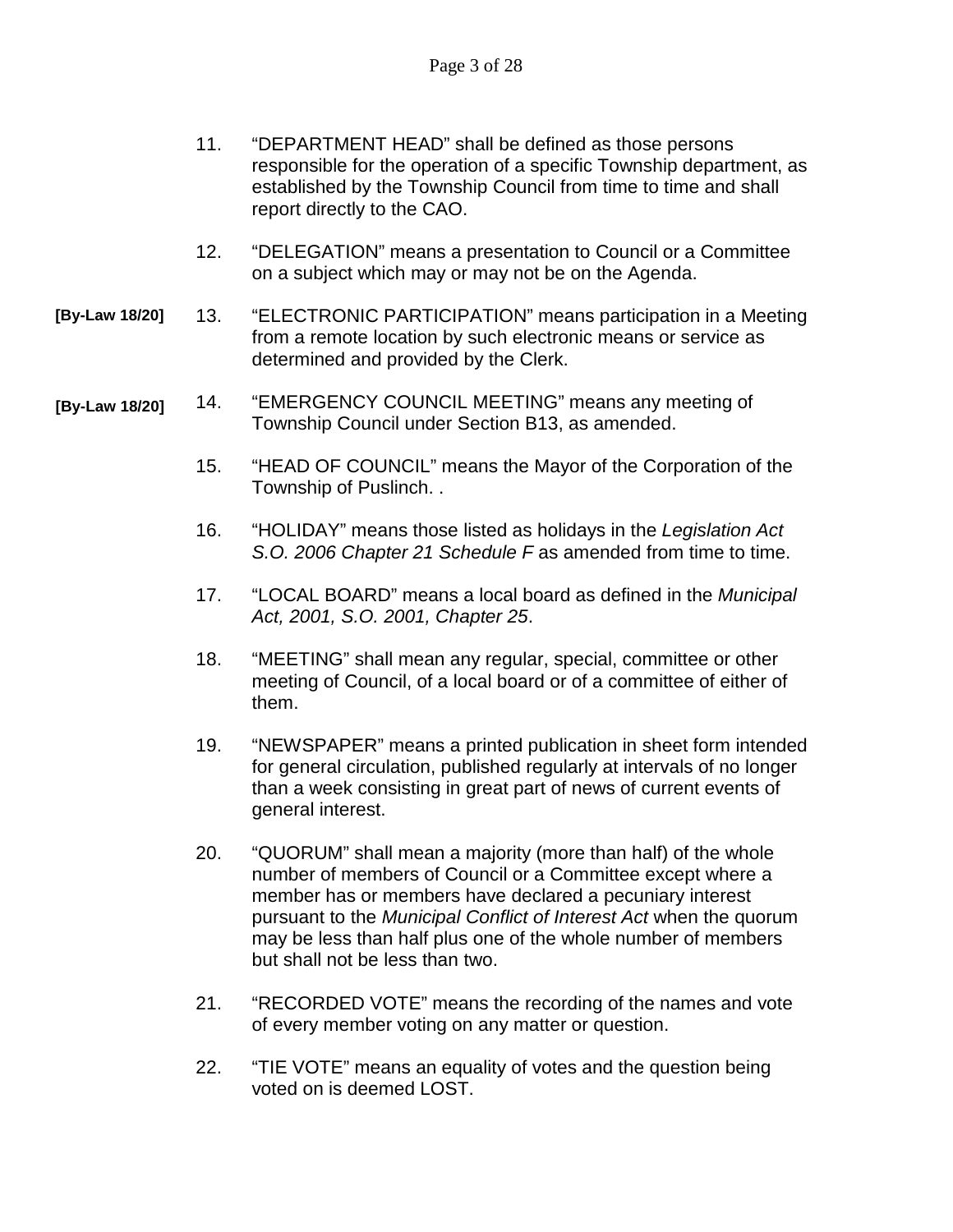23. **"**TREASURER" shall mean the Treasurer of the Corporation of the Township of Puslinch or his/her designate who shall have all the powers and duties of the Treasurer under The *Municipal Act* and every other Act.

## **B. THE MEETINGS OF COUNCIL**

1. **Inaugural Meetings** 

Subject to the provisions of the *Municipal Act*, the hour, date and place of the inaugural meeting of the Council in every year shall be fixed by the Council at its last meeting in the preceding year, but in any case no later than 31 days after its term commences.

- 2. Ordinary Meetings
- **[By-Laws 18/11,** Council shall meet on Wednesday at 10:00 o'clock in the morning on a **63/14 and 10/21]** 3-week frequency, after its inaugural meeting. With the exception of the months of July and August where there shall be one regular meeting in each month at 10:00 o'clock in the morning on a Wednesday determined by Council. When a meeting falls on a legal, public, civic holiday or declared holiday, the Council shall meet at the same hour the next following day that is not a legal, public, civic or declared holiday and at the same place, or unless postponement is made in the manner hereinafter provided.
	- 3. Postponement Of Ordinary Meetings

Any ordinary meeting of the Council may be postponed to a day named in:

- (i) a notice by the Head or Acting Head of Council given through the Clerk's office and two (2) clear days in advance of the ordinary meeting, or
- (ii) a resolution of Council passed by a majority of the whole number of the members thereof providing therefore, and passed two (2) clear days in advance of the ordinary meeting.

The postponed meeting shall be held at the time and place provided for the ordinary meeting so laid over.

4. Special Meetings

Subject to the provisions of the *Municipal Act*, the Council may be summoned to a special meeting on one (1) clear day's written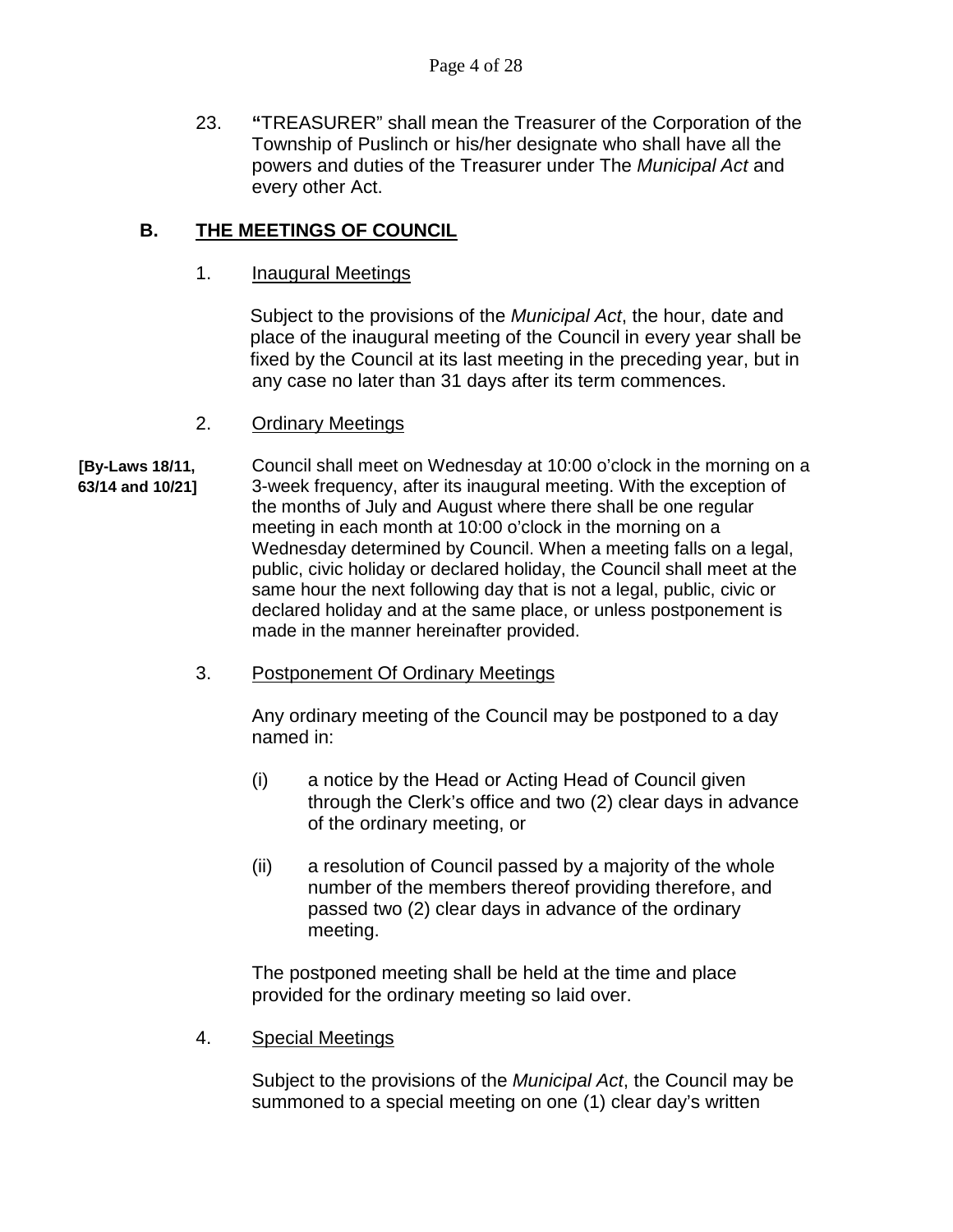notice specifying the purpose of such meeting which shall be the sole business transacted thereat.

- 5. Adjourned Meetings
- Unless otherwise determined by a resolution of Council passed by a majority of the whole number of the members thereof, the Council shall adjourn at 5:00 o'clock in the afternoon, if it is then in session, and shall reconvene at the hour, date and place determined in such resolution at which time the unfinished business of the preceding meeting shall be transacted including any business that might have been transacted at such preceding meeting but was not for want of time or opportunity to do so. **[By-law 10/21]**
	- 6. Notice Of Meetings
- 

**[By-law 10/21]**

- **[By-law 12/15]** 1. The Clerk shall provide the public with notice of the Council and Committee schedule by annually posting the meeting dates on the Township of Puslinch website. Any amendments to the schedule or cancellation of a meeting shall be posted on the website.
	- 2. The meeting agenda shall constitute notice of each meeting. The agenda shall include the location of the meeting and shall relevant materials on a matter to be considered by Council or a Committee.
	- 3. Notice of a Council or Committee meeting shall be provided by:
		- a. Posting the agenda on the Township's website; and
		- b. In the case of a Council Meeting, making it available one week (7 days) prior to the meeting; and
		- c. In the case of a Committee Meeting, making it available at the Township Office a minimum of (2) business days prior to the meeting.
	- 4. Notice of a Special Council Meeting shall be provided as soon as it is available by:
		- a. Posting the agenda on the Township's website; and
		- b. Making it available at the Township Office.
	- 5. Addendum Agenda items for Council that are identified prior to 12:00 noon on the Tuesday prior to the Council meeting shall be posted on the Township's website and by making it available at the Township Office.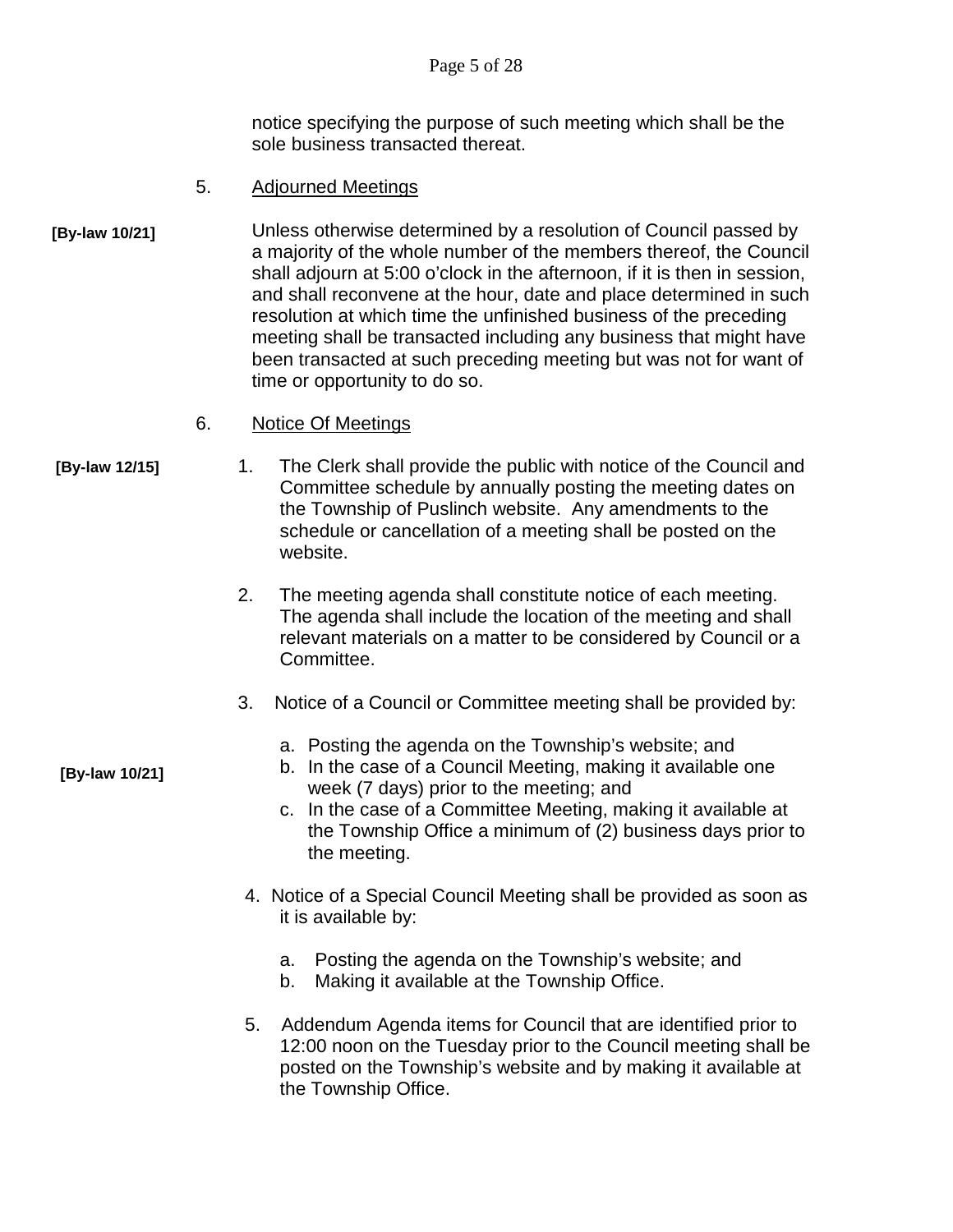## 7. When Meetings To Be Called To Order

As soon after the hour fixed for a meeting as a quorum is present the meeting shall be called to order.

### 8. When Meeting NOT To Be Called To Order

Where a quorum is not present within thirty minutes after the hour fixed for a meeting, the Clerk shall record the names of the members of Council present and the meeting shall stand adjourned until the next meeting, subject to the provisions of Clause 4 of this Section.

### 9. Order Of Business (COUNCIL AGENDA)

DISCLOSURE OF PECUNIARY INTEREST Where a member has a pecuniary interest, as defined in the *Municipal Conflict of Interest Act, R.S.O. 1990, Chapter m.50,* in any matter, including that of a spouse, child or parent and is present at a meeting of Council or Committee at which the matter is the subject of consideration the member:

- i) Shall, prior to any consideration of the matter at the meeting, verbally disclose the interest and its general nature;
- ii) Shall not, at any time, take part in the discussion or vote on, any question in respect of the matter;
- iii) Shall not, at any time attempt, either on his or her own behalf or while acting for, by or through another person, in any way whether before, during or after the meeting to influence the voting on any such question;
- iv) Shall, where a meeting is not open to the public, immediately leave the meeting or part of the meeting during which the matter is under consideration and remain absent from it during consideration of the matter.
- v) Where the interest of a member has not been disclosed by reason of the member's absence from a meeting wherein the matter was discussed, the member shall disclose the interest at the next Council or Committee meeting attended by the member.

#### **[By-Law 31/20]** vi) Regular Council Meeting Agendas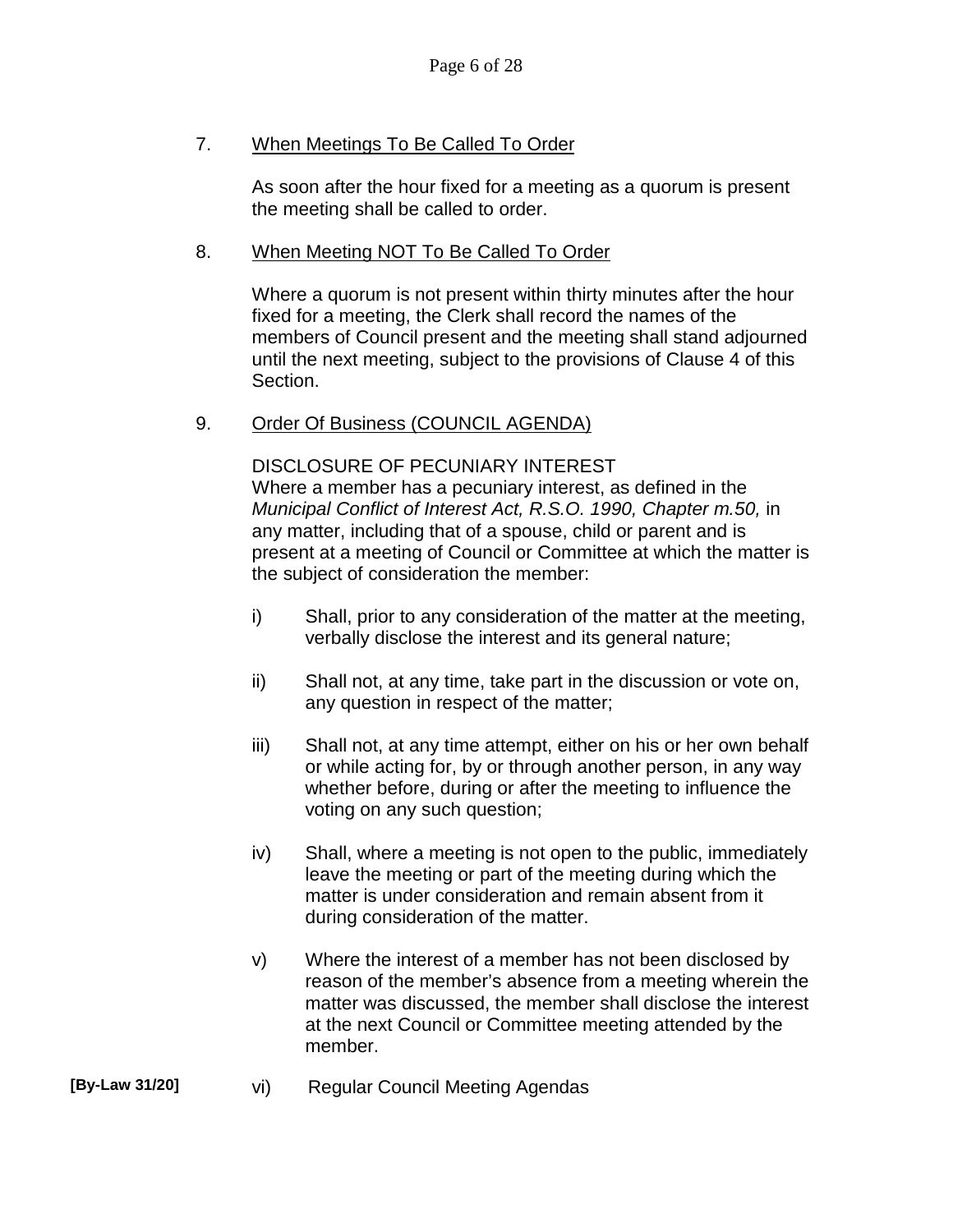The Clerk or his/her designate shall prepare the Agenda for all regular Council meetings consisting of the following "Order of Business" and record any such disclosures in the minutes of the meeting.

- 1. Call to Order
- 2. Roll Call
- 3. Moment of Reflection
- 4. Confirmation of the Agenda
- 5. Disclosure of Pecuniary Interest
- 6. Consent Agenda
- 7. Delegations
- 8. Public Meetings/Hearings
- 9. Reports
- 10.Correspondence
- 11.Council Reports
	- 11.1. Mayor Meeting Log
	- 11.2. Council Member Reports

(Verbal or written updates from members who sit on boards/committees)

- 12.By-laws
- 13.Closed Session Pursuant to Section 239 of the Municipal Act, 2001
- 14.Business Arising from Closed Session
- 15.Notice of Motion
- 16.New Business
- 17. Announcements
- 18. Confirmatory By-law
- 19. Adjournment

#### 10. Meetings Open To The Public

All regular Council Meetings, Committee Meetings, Local Board Meetings and special meetings of Council and of Committees and Local Boards shall be open to the public, but a meeting or any part thereof may be closed to the public if the subject matter being considered is: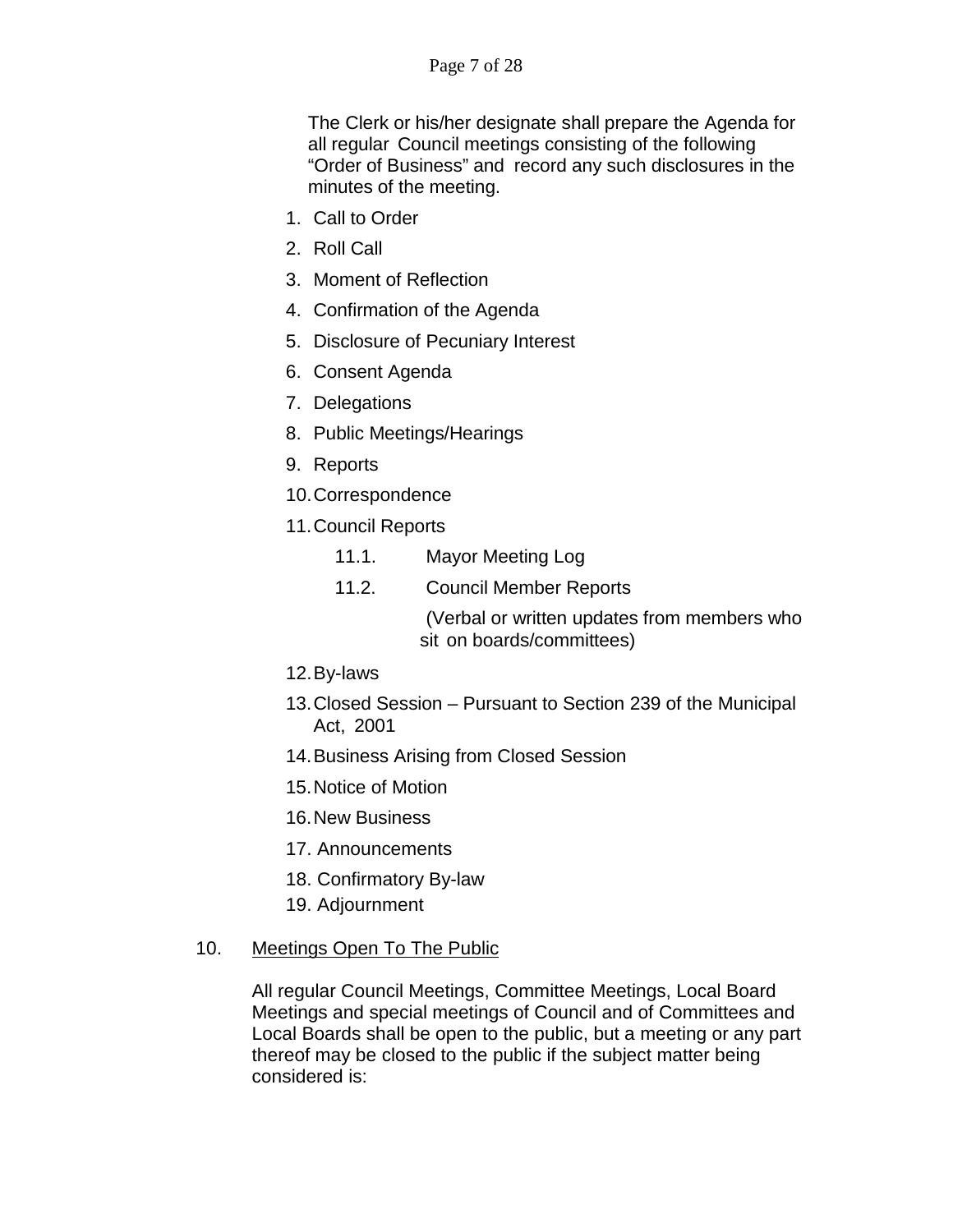- a) The security of the property of the municipality or local board;
- b) Personal matters about an identifiable individual, including municipal or local board employees;
- c) A proposed or pending acquisition or disposition of land for municipal or local board purposes;
- d) Labour relations or employee negotiations;
- e) Litigation or potential litigation, including matters before administrative tribunals, affecting the municipality or local board;
- f) The receiving of advice that is subject to solicitor client privilege, including communications necessary for that purpose;
- g) A matter in respect of which a Council, board, Committee or other body has authorized a meeting to be closed under another Act;
- h) Related to consideration of a request under the *Municipal Freedom of Information and Protection of Privacy Act* if Council or Committee or Board is the head of an institution for the purposes of that Act;
- i) The educating or training of Council or Committee or Local Board and at the meeting no member discusses or otherwise deals with any matter in a way that materially advanced the business or decision-making of the Council, Committee or Local Board;
- j) All votes of Council shall be open to the public except those votes taken during a meeting or part thereof that is closed to the public in accordance with this Section and if said vote is for a procedural matter or for giving directions or instructions to officers, employees or agents of the Township, Committee or Local Board or persons retained by or under contract with the Township, Committee or Local Board or to rise from closed session. Recorded votes shall not be taken at an In Camera meeting.
- 11. Closed/ "In Camera"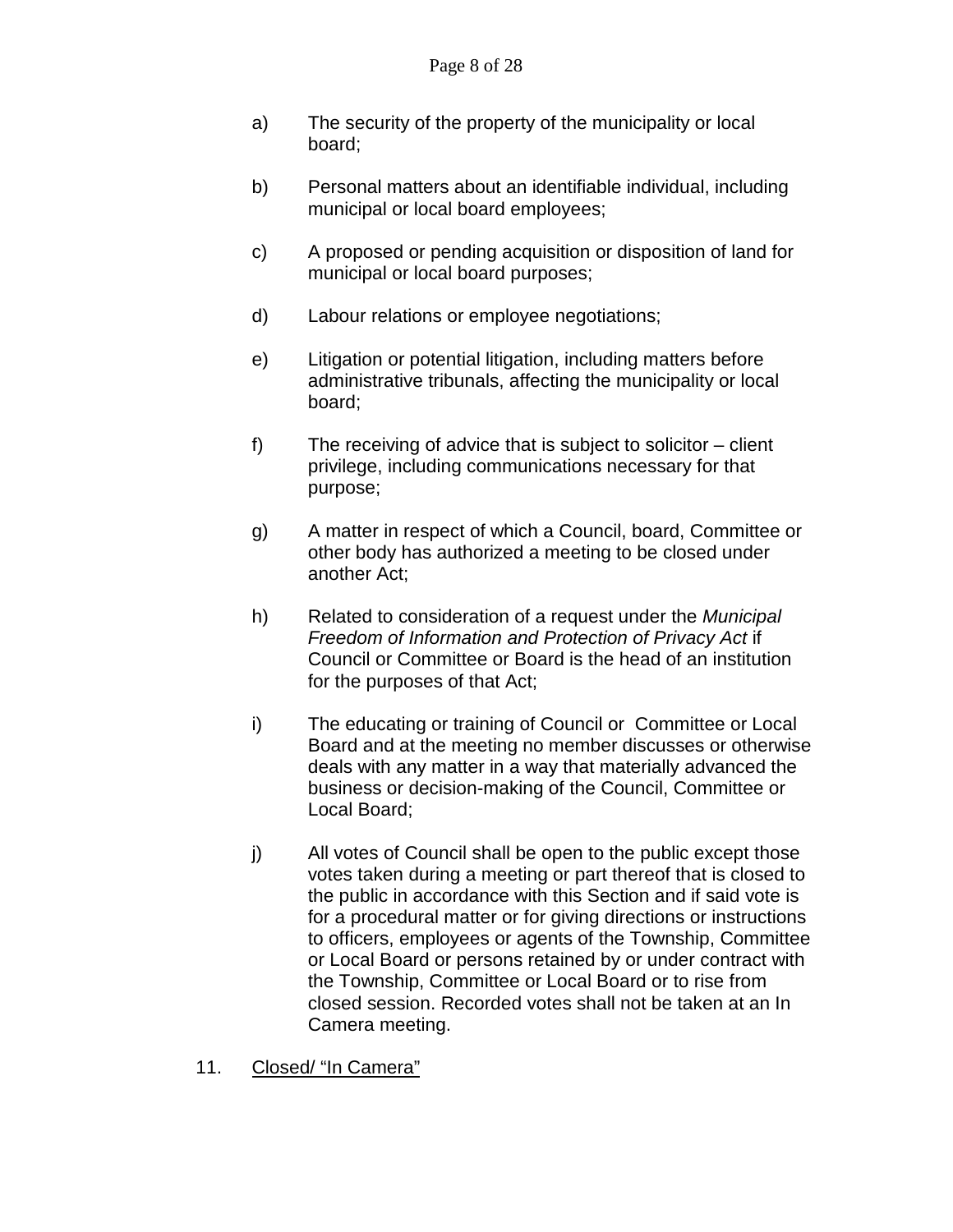- a) Before holding a meeting or part of a meeting that is to be closed to the public, Council or Committee or Local Board shall state by Resolution the fact of the holding of the closed meeting and the general nature of the matter to be considered at the closed meeting on the prescribed form.
- b) Should Council or Committee, during an open Meeting, wish to meet In Camera, the open Meeting of Council or Committee may, following the passage of the resolution referred to in clause a), recess into the In Camera Meeting.

#### 12. Adjournment

Every meeting of Council shall be deemed to be adjourned at the hour stated in Section B5, save and except with the consent of a majority of Council.

#### 13. Emergency Meetings of Council

- a) In accordance Section *4* or *7.0.1 of the Emergency Management and Civil Protection Act,* where an emergency has been declared to exist in all or part of the municipality, any member of Council may participate in any open or closed Council meeting electronically and be counted for the purpose of establishing quorum.
	- b) The Mayor may call a special meeting other than as described in Section B4 of this By-Law to deal with a matter which is deemed to require immediate action. Notice of such a special meeting shall be given by contacting each Member of Council and verbally advising them of the time and place of the meeting, or notice may be given in writing or via voice recording or via e-mail message.
	- c) A special meeting under this section requires minimum notice of one(1) clear day unless otherwise agreed to by a majority of members to the satisfaction of the Clerk.
	- d) At a special meeting of the Council under this section, no financial decisions shall be made or incurred, unless the same shall be referred to in the notice calling the meeting.
	- e) In accordance with *Section 236 of the Municipal Act*, an Emergency Meeting of Council may be called by the Mayor at any time and at any location as may be convenient. For the purposes of this section, an Emergency Meeting may be

**[By-Law 18/20]**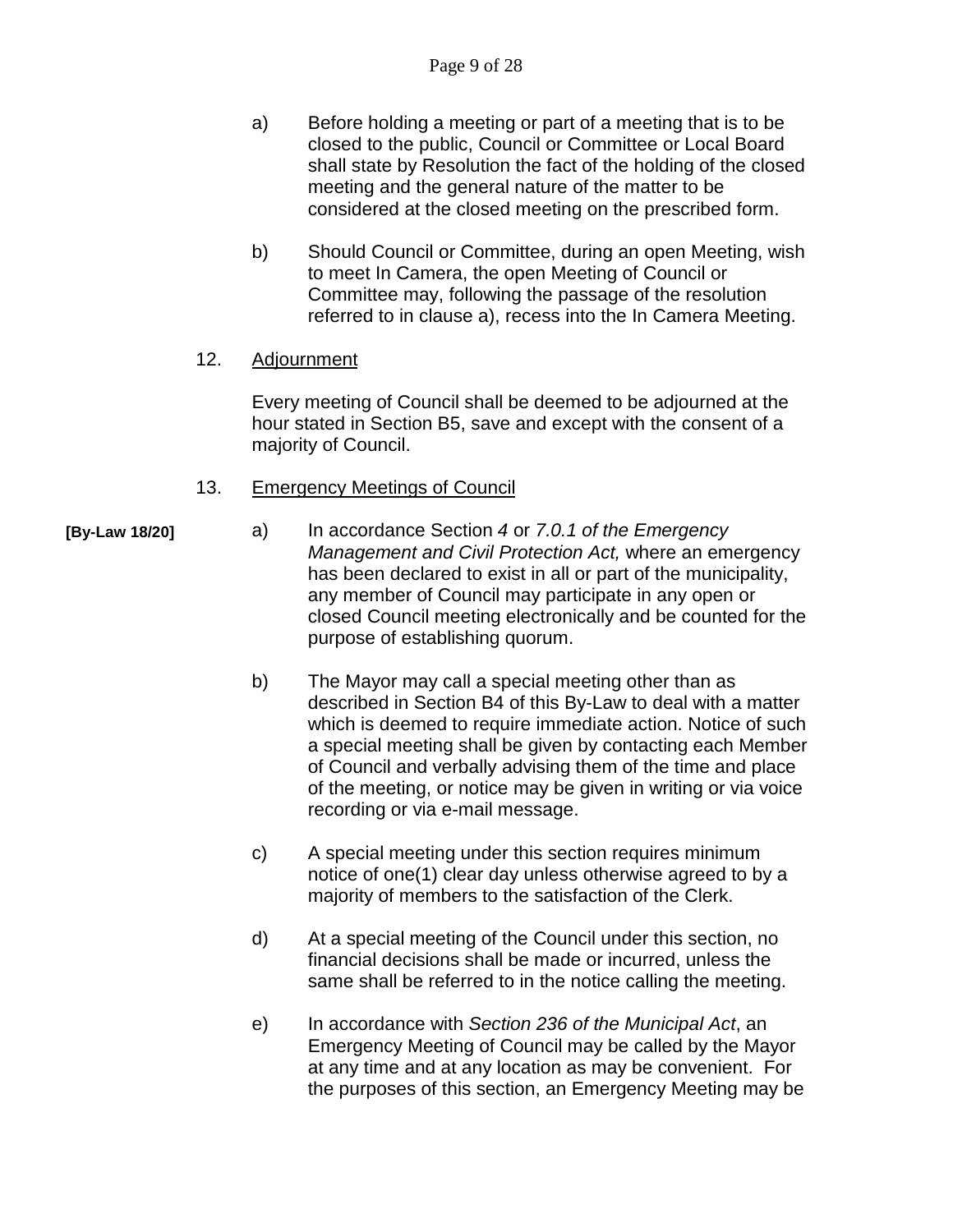called for an emergency within the meaning of the Township's Emergency Response Plan or any other similar unforeseen circumstance.

f) A Standing Committee of Council may be created, and delegated to that committee, to the extent possible, all of the powers of Council, for the duration of a Declared Emergency in the Township of Puslinch, providing it has been established that there is an inability, for valid reasons, for a majority of the members of Council to attend a properly scheduled meeting of Council.

#### **[By-Laws 18/20**  14. Electronic Participation – During Emergency

- **and 38/2020]**
- a) The decision to conduct a meeting as a virtual meeting shall be a decision of the chair following recommendation from staff. Notification of the decision shall be at the time of issuing the Agenda or up to 8 hours before the scheduled start of the meeting.
- b) Shorter notice can be provided with the consent of the majority of Council.
- c) Public Notice of a virtual meeting shall be a minimum of 4 hours prior to the scheduled start of the meeting
- d) The decision pertaining to whether a meeting is in-person or virtual shall pertain to all of Council and all of staff. Electronic participation in an in-person meeting is not permitted fro Council or staff.
- e) Any Member who is not physically present in the location where a Meeting takes place is permitted to participate electronically in both Open and Closed Session and shall have the same rights to speak and vote as if the Member was physically present.
- f) All Members who participate electronically shall be counted in determining whether or not a Quorum of Members is present.
- g) All votes shall be by verbal consent.
- h) The following may be adjusted at the discretion of the Chair based on the electronic means or service being used to permit electronic participation: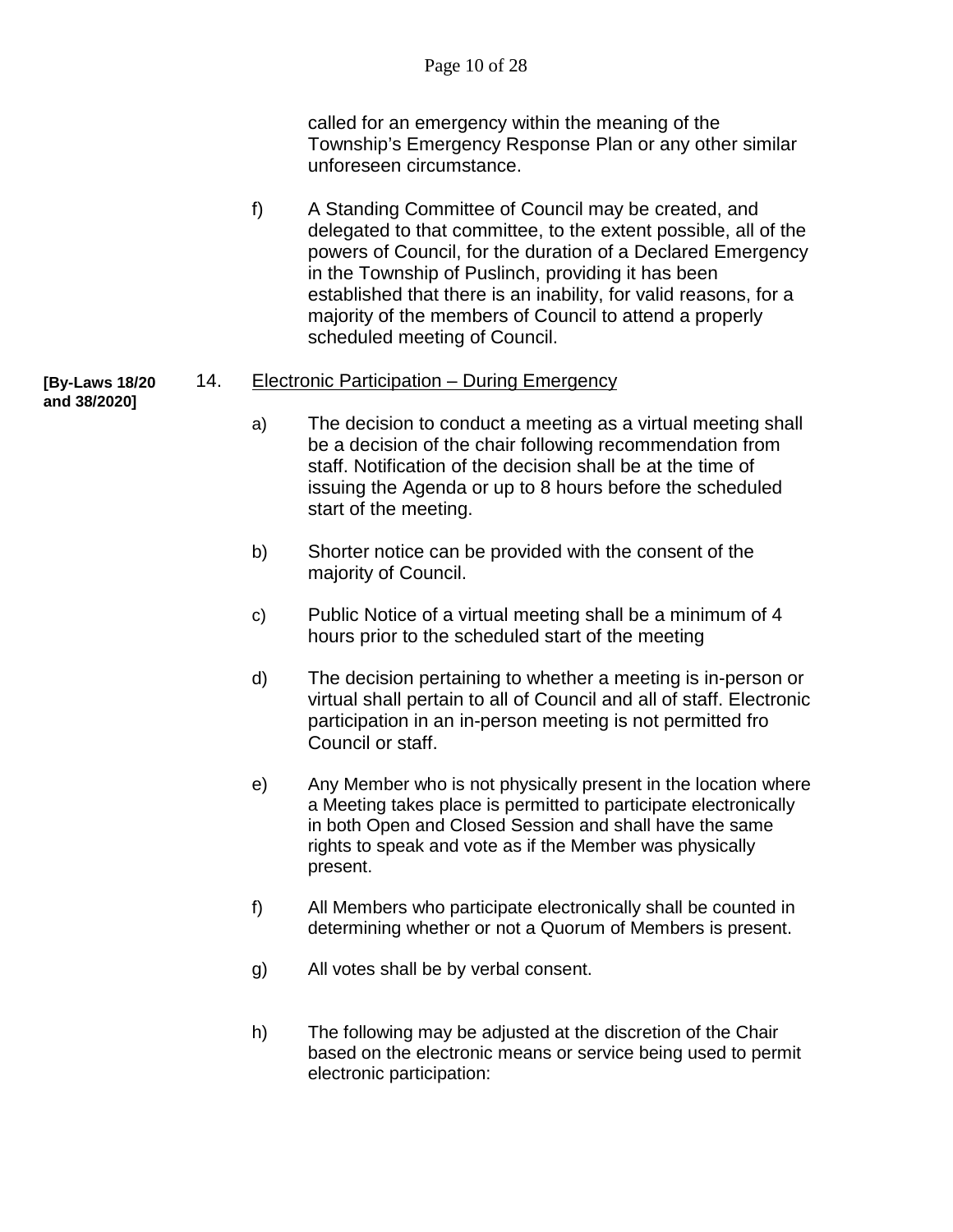- i. Setting out the order in which members speak.
- ii. The provision included in Section G5 "Recorded Vote" setting out the process for a Recorded Vote.
- iii. Any other provision of this By-law where it is not possible to adhere to due to the functionality of the electronic means or service being used to permit electronic participation.
- iv. Delegates shall be permitted to participate electronically in accordance with Section H-4 "Delegations".

## **C. ROLES OF MAYOR AND COUNCIL**

**[By-Law 38/20]**

#### 1. Role Of The Mayor As Head

It is the role of the Mayor as the Head of Council:

- a) to Act as Chief Executive Officer of the municipality;
- b) to, except where otherwise provided, preside over Council meetings so that its business can be carried out efficiently and effectively;
- c) to receive all messages and other communications and announce them to the Council;
- d) to select the members who are to serve on committees, when directed to do so in a particular case, or when it is made a part of his/her general duty by a rule of procedure;
- e) to ensure that the decisions of Council are in conformity with the laws, regulations and By-Laws governing the activities of the Council;
- f) to adjourn the meeting when the business is concluded;
- g) to adjourn the meeting without question put in the case of grave disorder arising in the Council Chamber.
- h) to provide leadership to Council;
- i) to represent the municipality at official functions;
- j) to carry out the duties of the Head of Council under any Act; and
- k) to provide overall leadership to the Community Control Group in responding to an emergency as detailed in the Emergency Response Plan for the Township of Puslinch.
- 2. Chief Executive Officer

As Chief Executive Officer of the Township, the Head of Council shall:

a) uphold and promote the purposes of the municipality;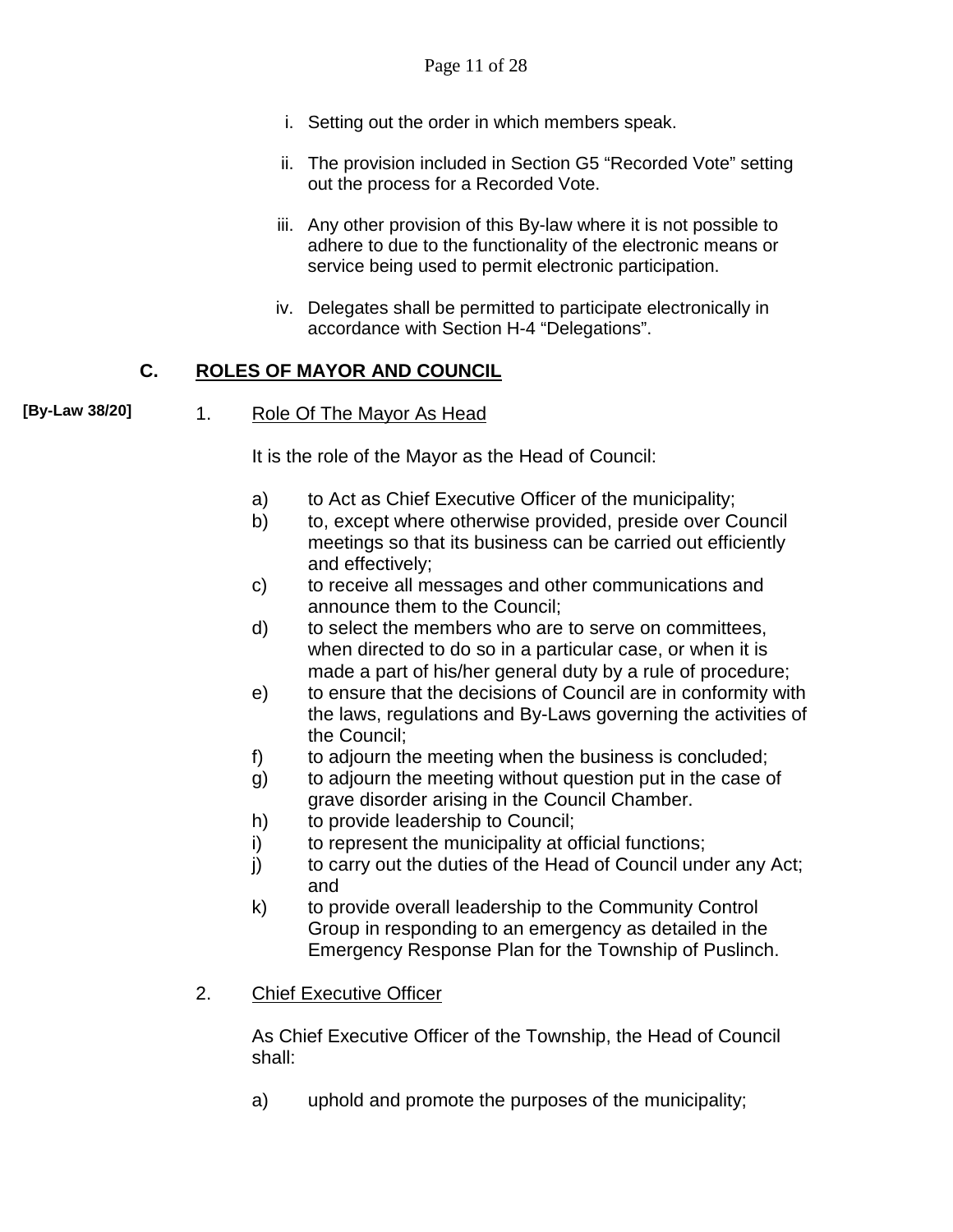- b) promote public involvement in the Township's activities;
- c) act as the representative of the Township both within and outside the municipality and promote the Township locally, nationally and internationally; and
- d) participate in and foster activities that enhance the economic, social and environmental well being of the Township and its residents.
- 3. Duties Of The Chair

As Chair of Council Meetings, the Mayor shall:

- a) as soon as a Quorum is present, after the hour fixed for the holding of a Council Meeting, take the Chair and call the Meeting to order;
- b) put to a vote all motions which are regularly moved and seconded, or necessarily arise in the course of proceedings, and to announce the result of the vote;
- c) decline to put to vote motions which infringe the Rules of Procedure;
- d) restrain the Members, within the Rules of Procedure, when engaged in debate;
- e) enforce on all occasions, the observance of order and decorum among the Members and attendees/audience;
- f) call by name any Member persisting in breach of the Rules of Procedure, thereby ordering the Member to vacate the Council Chamber;
- g) decide all questions of order at the Meeting, subject to an appeal by any Member to Council on any question of order in respect to business before the Council;
- h) execute by his/her signature when necessary, all By-Laws, resolutions and minutes of a Meeting and other required documents;
- i) represent and support Council, declaring its will, and implicitly obeying its decisions in all matters, and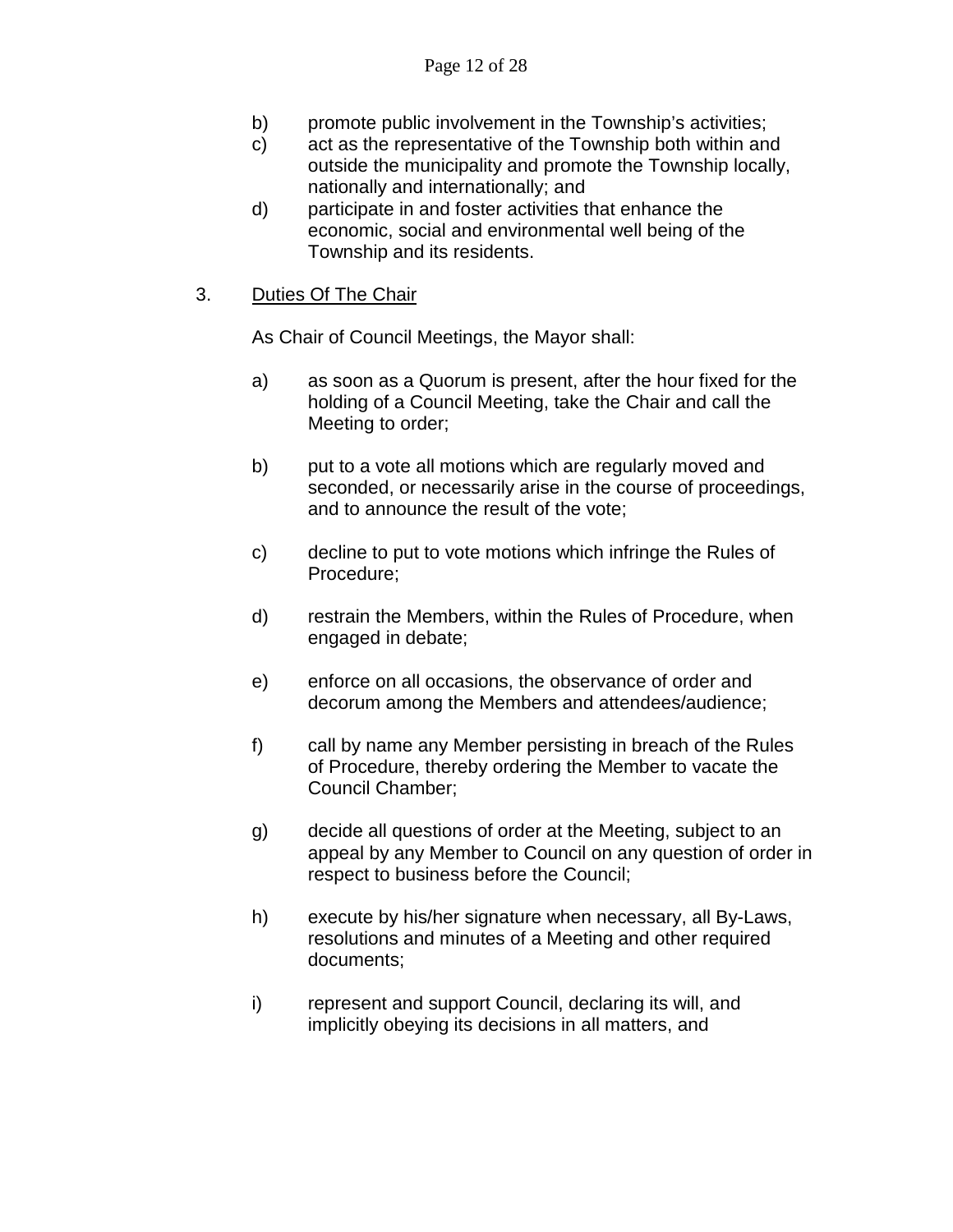- j) provide a synopsis of the correspondence presented for Councils consideration unless requested by any member to read the document in its entirety.
- 4. Role Of Council

It is the role of Council:

- a) to represent the public and consider the well being and interests of the Township;
- b) to develop and evaluate the policies and programs of the Township;
- c) to determine which services the Township provides;
- d) to ensure that administrative policies, practices and procedures and controllership are in place to implement the decisions of Council;
- e) to ensure the accountability and transparency of the operations of the Township, including the activities of the senior management of the Township;
- f) to maintain the financial integrity of the Township; and
- g) to carry out the duties of Council under any Act.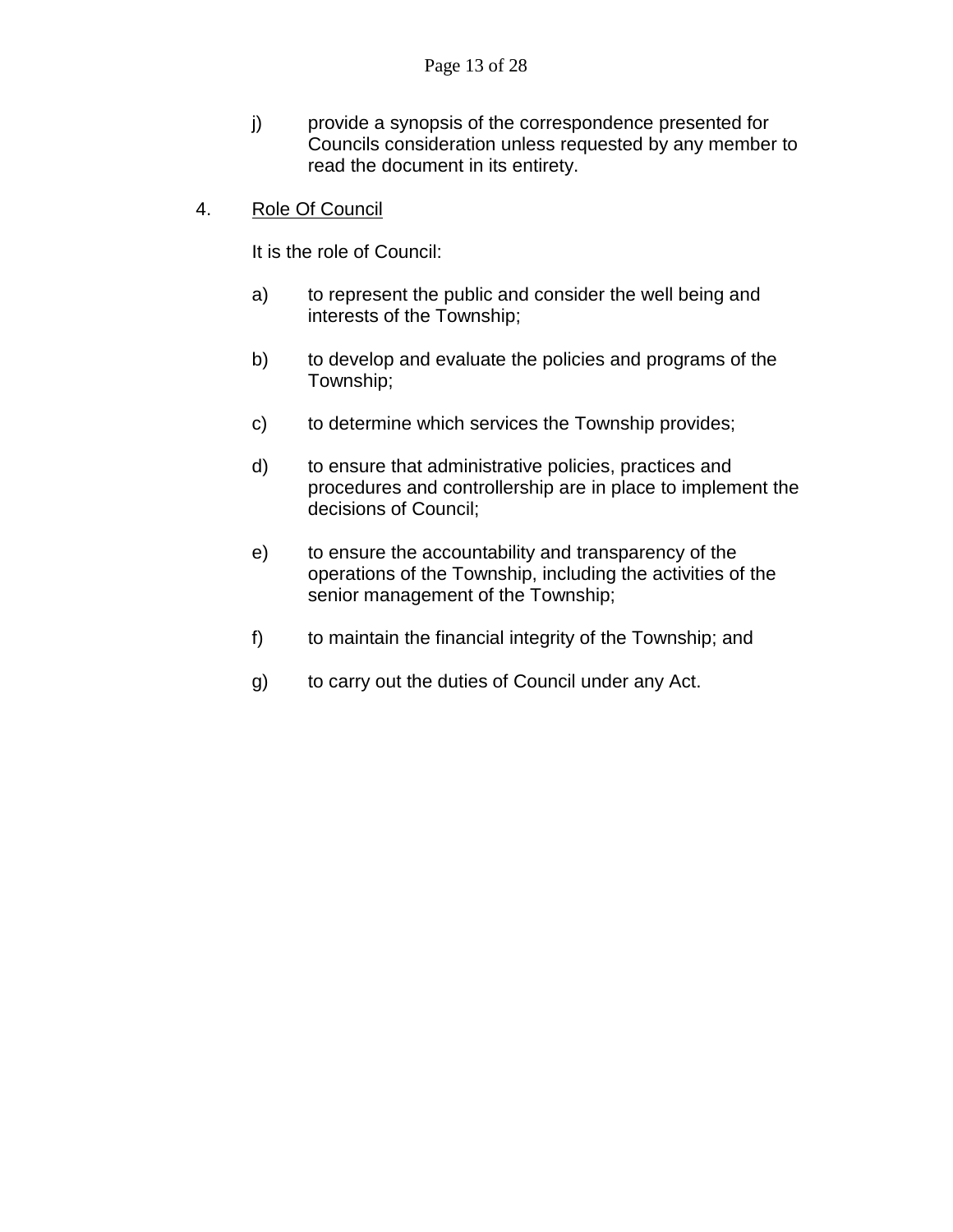## **D. RULES OF CONDUCT**

#### 1. Conduct Of Members

No Members shall:

- a) use offensive words or unparliamentary language in or against the Council, any Member of Council, or any officer or employee of the Township, or any person acting in an official capacity or otherwise noted;
- b) speak on any subject other than the subject in debate;
- c) criticize any decision of the Council except for the purpose of moving that a motion be reconsidered;
- d) interrupt the Member who has the floor, except to raise a Point of Order or Privilege;
- e) disobey the rules of procedure or a decision of the Chair on questions of order or upon the interpretation of the Rules of Procedure; and where a Member persists in any such disobedience after having been called to order by the Chair, the Chair shall introduce the motion without amendment, adjournment or debate being allowed, "that such Member be ordered to leave his/her seat for the duration of the Meeting of Council", but if the Member apologizes, he/she may be permitted to retake his/her seat;
- f) leave the meeting at any time without advising the Chair or Clerk;
- g) speak in a manner that is discriminatory in nature on an individual's race, ancestry, place of origin, colour, ethnic origin, citizenship, creed, sex, sexual orientation, age, marital status, family status, or disability; and
- h) speak more than once to the same question or motion, except:
	- i) upon the consideration of a report from a committee to which it was referred by Council after being properly introduced and debated but not determined, or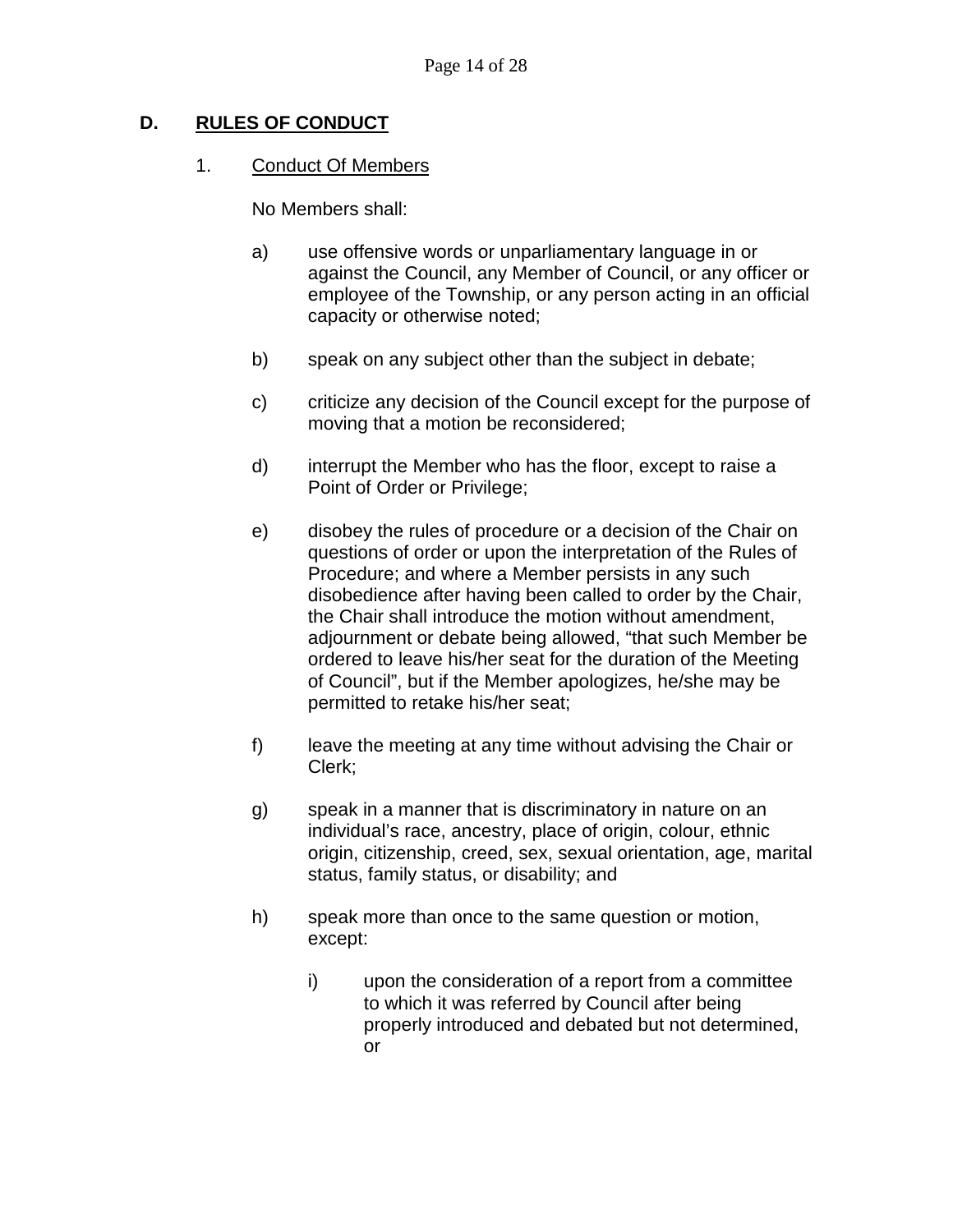- ii) in explanation of a material part of speech which may have been interpreted incorrectly, or
- iii) with leave of the Council, after all other members so desiring have spoken, or
- iv) a reply may be allowed by leave of the Council to the member who presented the motion to Council, in which case he/she shall speak for no longer than a 5 minute period without leave of Council;

### 2. Request To Read Motion

Any Member may require the question or motion under discussion to be read at any time during the debate, but not so as to interrupt a Member while speaking.

3. Appeal Chair's Decision

Any member may appeal the decision of the Presiding Officer on a point of order to the Council, which shall decide the question without debate upon a majority vote of the members present.

#### 4. Confidentiality

Members shall ensure that confidential matters disclosed to them and materials provided to them during In Camera Meetings are kept confidential. Members are encouraged to return confidential material to the Clerk and shall return such material if so directed by the Mayor.

#### **E. DECORUM**

#### 1. Decorum

Members of the Public who wish to submit materials for Council must do so through the Clerk.

#### 2. Disruptive Behaviour

Attendees at a Meeting shall maintain order and shall not display signs or placards, heckle, or engage in telephone or other conversations or any behaviour that may be considered disruptive.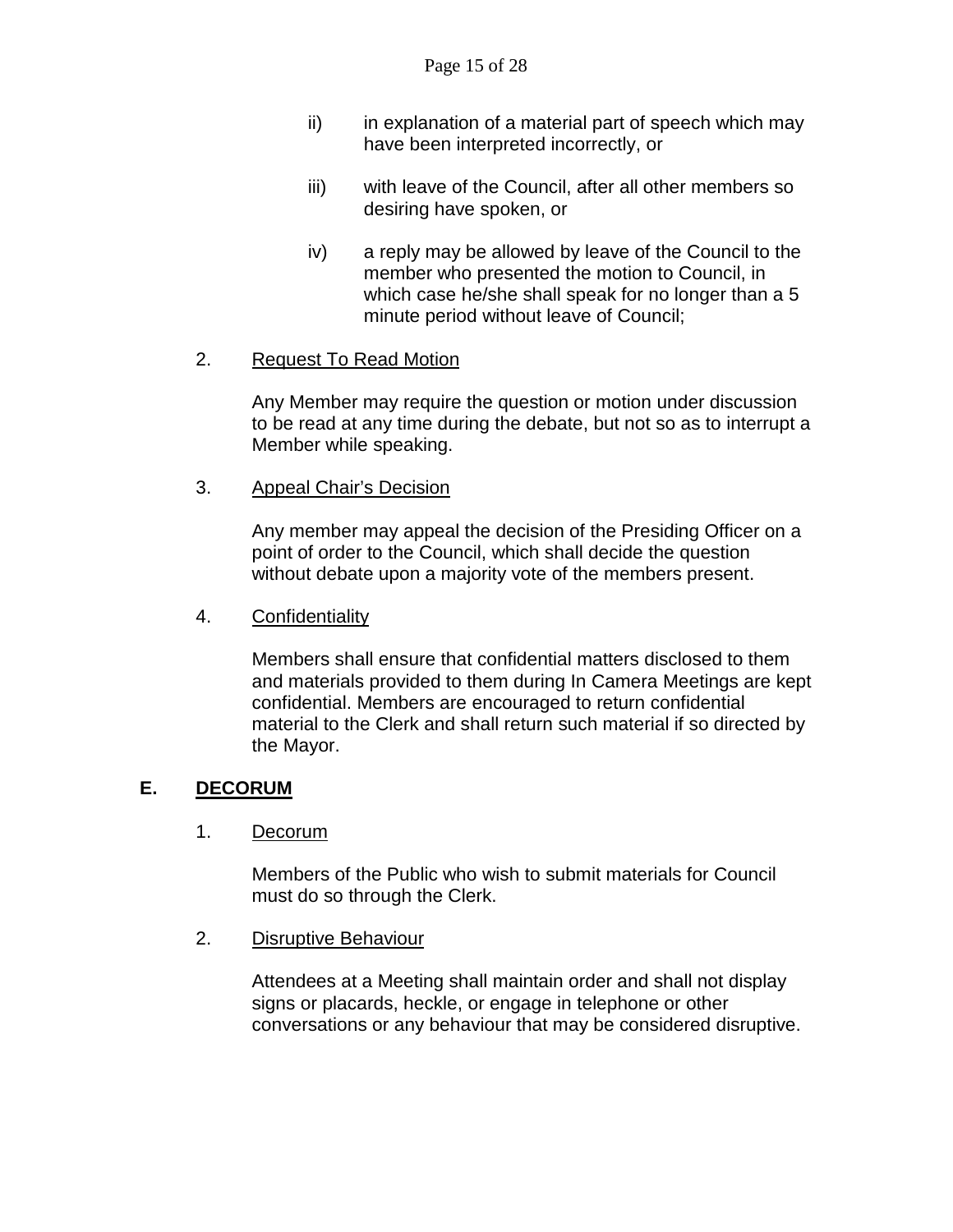#### 3. Electronic Devices

All cell phones, personal digital assistant and electronic devices shall be turned off and/or set to silent mode during a Meeting.

### 4. Chair's Right To Expel

The Chair may expel any person for improper conduct at a meeting.

### 5. Council Area

No person, except Members of Council and staff of the Township, shall be allowed to approach the area where the Members of Council are seated.

#### 6. Head Covering

No person shall wear head covering except for religious purposes or in the case of infirmity.

#### 7. Media Interviews

Media interviews within the Council Chambers are prohibited during the formal part of the meeting.

#### 8. Use Of Electronic Equipment

- a) The use of audio and video recording equipment in the Council Chambers by the public or the media will be permitted provided that it is not disruptive to the Meeting. The location of the recording equipment will be at the discretion of the Chair, but will not be permitted in the area where members of Council are seated.
- b) If, in the opinion of the Chair, the use of such equipment or devices is deemed to be disruptive to the conduct of the Meeting, the recording privileges will be withdrawn from any offending user. The ruling of the Chair shall be final unless a Member appeals the ruling to Council, which shall then decide upon the question without debate.
- c) Council or Committee Meetings, which are not closed to the public in accordance with the provisions of Section B10 of this By-Law, and subject to Clauses a) and b) of this Section may be taped, televised or otherwise recorded.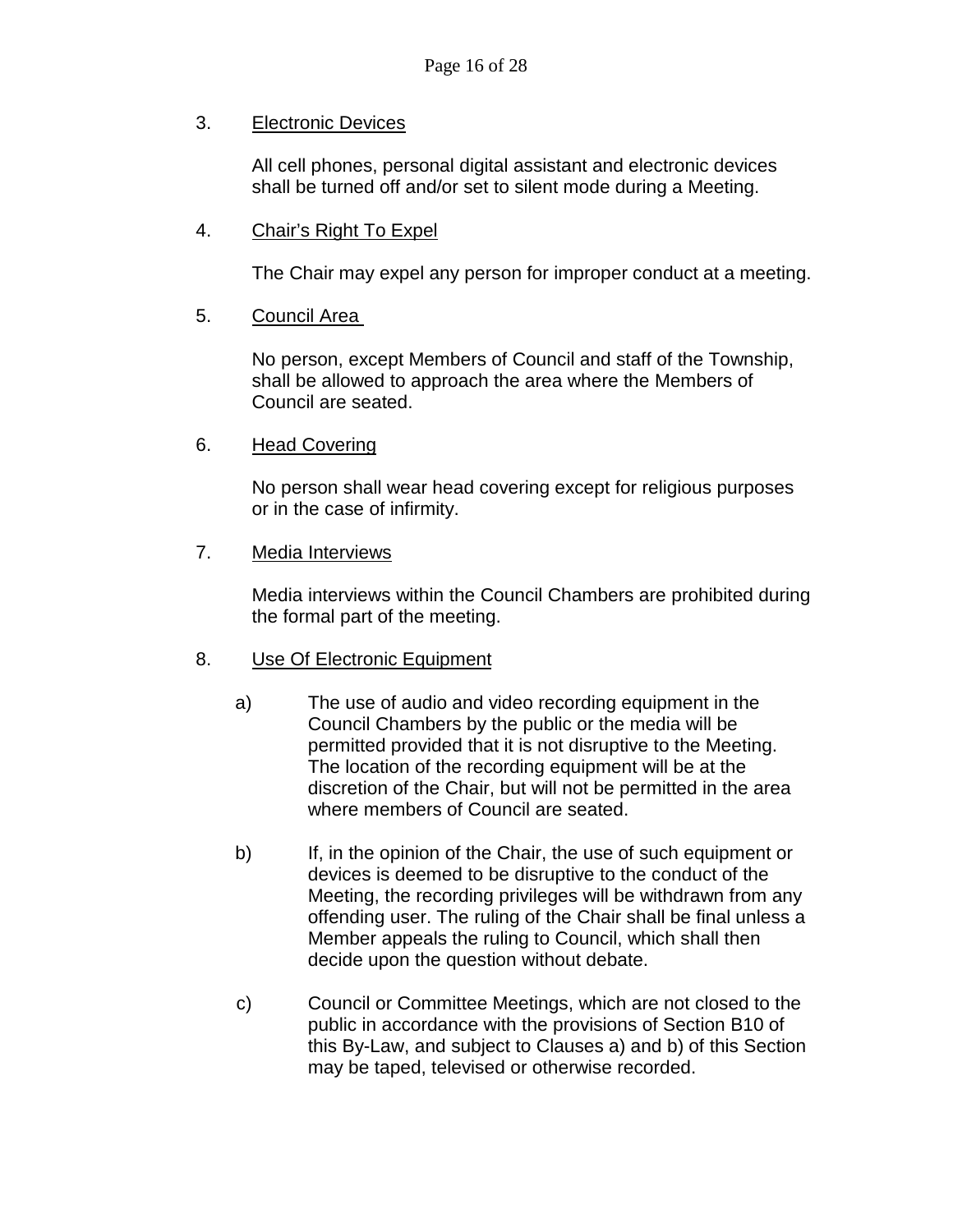#### 9. Late Arrival

If a member arrives late at a Meeting, any prior discussion shall not be reviewed without the unanimous consent of all Members present.

### **F. COMMITTEES**

- 1. Committees
	- a) The Council shall at the beginning of each new term of council and each year thereafter nominate and elect the following Standing Committees:

- **[By-Law 51/12]** i) BADENOCH COMMUNITY CENTRE BOARD
	- ii) RECREATION COMMITTEE
	- iii) PLANNING ADVISORY COMMITTEE
	- iv) COMMITTEE OF ADJUSTMENT
	- v) HERITAGE COMMITTEE
	- vi) PROPERTY STANDARDS COMMITTEE
	- vii) PUBLIC WORKS COMMITTEE
	- viii) FIRE AND RESCUE COMMITTEE
	- ix) AUDIT COMMITTEE
	- x) ELECTION COMPLIANCE AUDIT COMMITTEE
	- xi) WELL PROTECTION COMMITTEE
	- b) The Rules of Procedure for Committee operation shall be those contained in this By-Law unless otherwise prescribed by statute or law.
	- c) Standing, Advisory, and Ad-hoc Committees wholly within the sphere of the jurisdiction of Council may be established, revised, disbanded and replaced as Council deems necessary. All members of such Committees shall be qualified electors within the municipality.
	- 2. Head Ex-Officio

The Head of Council shall be an ex-officio member of all Township Standing, Advisory and Ad-hoc Committees where not otherwise prohibited by any Act and shall have full voting privileges when in attendance at any meeting thereof but shall not have the privilege of raising new business or adding any matter to a previously completed meeting Agenda unless directed to do so by Council, such new business to be conveyed to the Committee Chair prior to the meeting.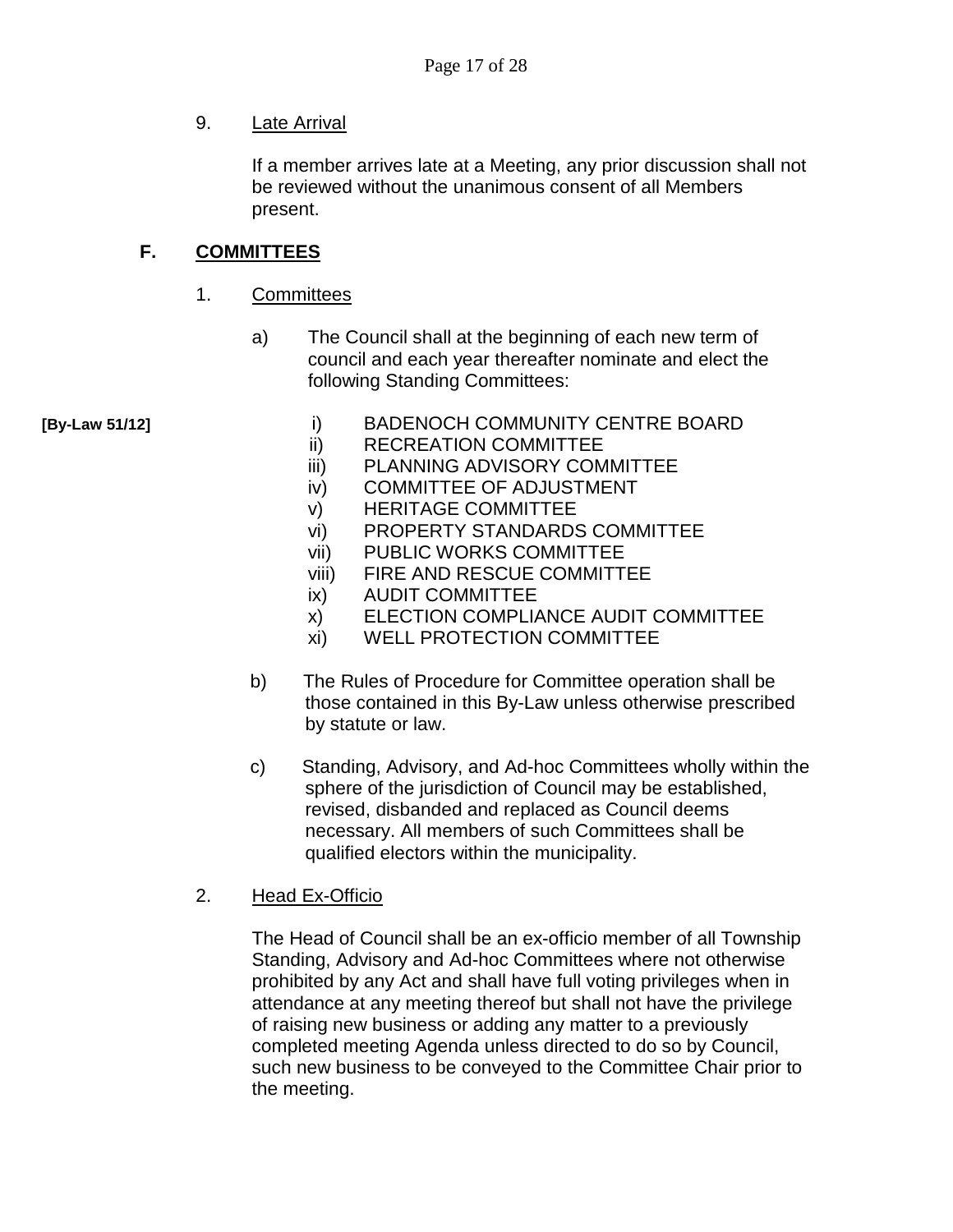### **G. BY-LAWS AND MOTIONS**

#### 1. Motions

- a) After a Motion has been Moved and Seconded, and placed under the direction of the Mayor or Chair, it shall be considered to be in the possession of the Council but may be withdrawn with the consent of the Mover and the support of a majority of Council;
- b) Every Motion as herein provided when duly Moved and Seconded shall be read by the Mayor or Chair in the precise form in which it was introduced and in which it will be recorded in the Minutes and the question shall then be open for discussion and consideration;
- c) Prior to a Motion being voted on, each member present in the Council Chamber shall take their seat and shall vote unless they have declared a pecuniary interest pursuant to the *Municipal Conflict of Interest Act*;
- d) All Motions shall be governed according to Appendix 'A' to this By-Law "Principle Rules Governing Motions".
- 2. Motion To Amend

A Motion to amend, when duly moved and seconded:

- a) May be presented verbally or in writing;
- b) Shall receive disposition of Council before the original Motion;
- c) Shall not be amended before voting;
- d) Shall be relevant to the Motion to be received;
- e) Shall not be received proposing a direct negative to the Motion;
- f) May propose a separate and distinct disposition of a Motion;
- g) May propose to separate two (2) or more components contained in the original Motion.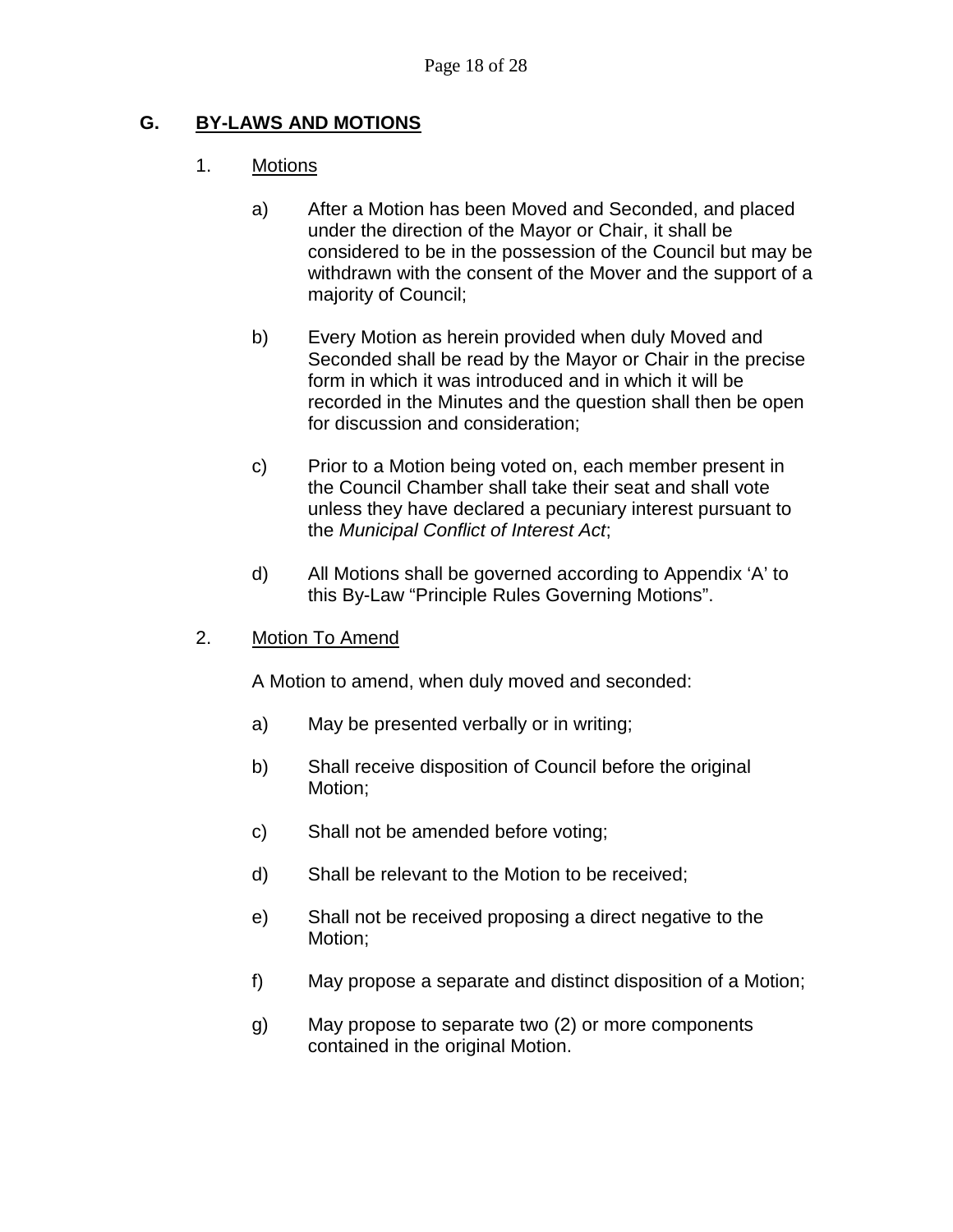## 3. Decision Of Mayor

- a) After a Motion is deemed to be finally put by the Mayor or Chair no member shall speak to the Motion nor shall any other Motion be made until after the vote is taken and the result has been declared.
- b) The decision of the Mayor as to whether the Motion has been finally put shall be final, except on appeal by any member, upon which the decision of a majority of Council shall be conclusive.
- c) The Mayor shall declare the vote on all Motions and should his/her declaration be stated by any member to be in doubt, the Mayor shall require the vote to be retaken in an alternative manner and the results of this vote shall be final.

### 4. Repeat Motion

Any member may require any Motion to be repeated from the Chair prior to the voting on such Motion.

#### 5. Recorded Vote

#### **[By-Law 51/12]**

- a) If a member present at a meeting at the time of a vote requests immediately before or after the taking of the vote that the vote be recorded, each member present, except a member who is disqualified from voting by any Act, shall announce his/ her vote openly and the Clerk shall record each vote.
- b) A failure to vote under Clause a), above, by a member who is present at the meeting at the time of the vote and who is qualified to vote shall be deemed to be a negative vote.
- c) Any member who refuses or abstains from voting will be recorded as voting in the negative.
- d) When a recorded vote is requested, the Clerk shall record each vote as it is called, starting with the Member who requested the recorded vote, and continuing counterclockwise until all members, including the Chair have voted.
- 6. Tie Vote

A tie vote shall be declared to be a LOST vote.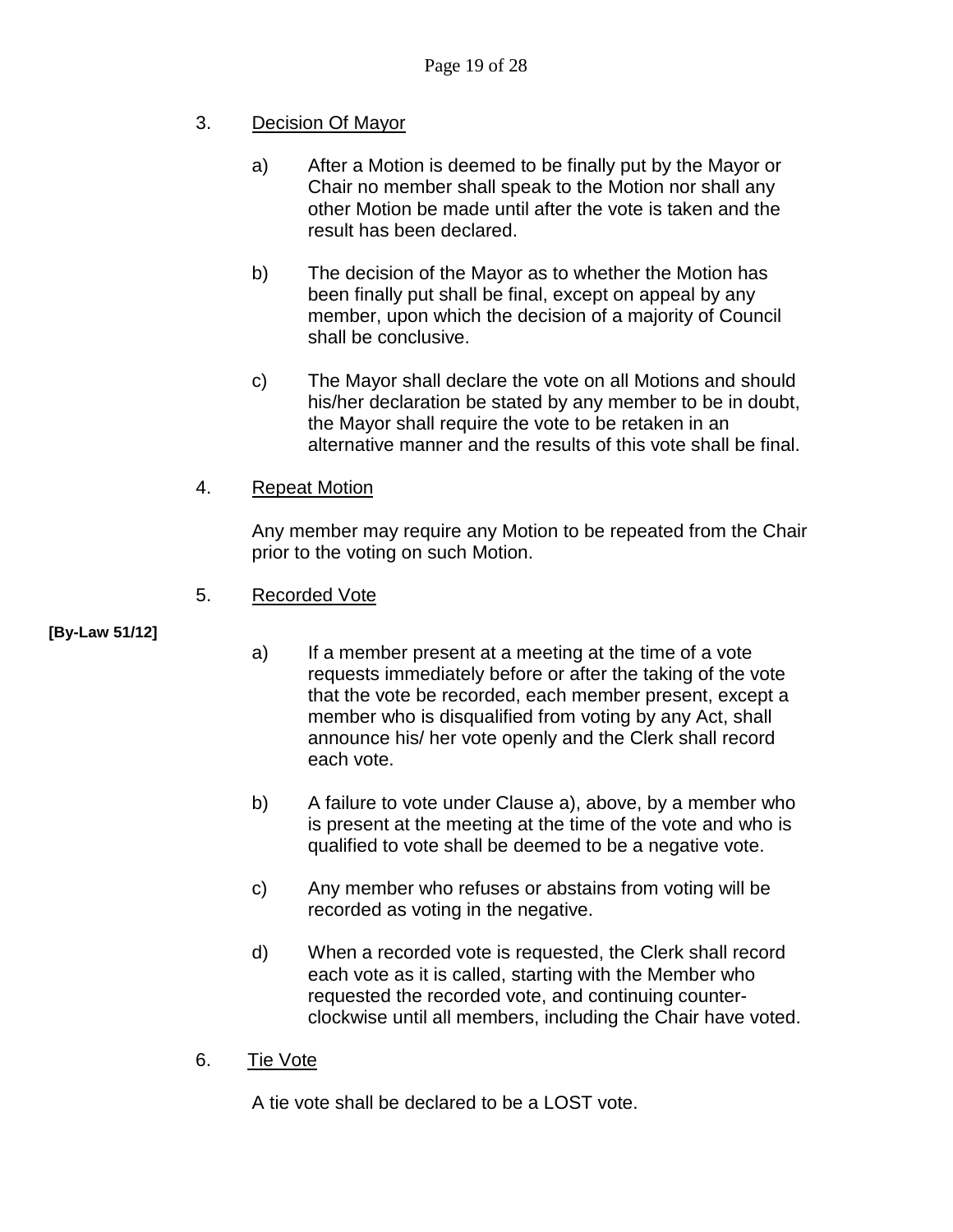## 7. Notice Of Motion

A member may introduce a notice of Motion directly to a Council or Committee meeting, following which a copy of the Motion shall be filed with the Clerk and the Motion shall form part of the next Council or Committee Agenda for discussion. Following such notice there shall be no debate or discussion on the motion until it is contained in an Agenda or unless agreed upon by a vote of majority of the members present. All motions shall be governed according to Appendix "A" to this By-Law "Principle Rules Governing Motions".

## 8. Introduction Without Notice

A motion may be introduced without notice upon leave of Council resolved by a majority of members present without debate, in which case it shall be set out in full in the minutes of the meeting of Council at which it is considered.

### 9. Notice

At least five (5) day's written notice shall be given to all new motions except matters of privilege or the presentation of petitions, notices of motion received by the Clerk at any time the Council is in session, and such motions shall be set out in full in the agenda of the routine of business of the meeting at which they are to be considered.

## 10. By-Laws

- a) Every By-Law shall be circulated to members of Council and by such circulation to Council members shall be deemed to have been made known to the public.
- b) Every By-Law shall be introduced by a Motion of Council, specifying the title thereof, or on recommendation of an adopted report.
- c) By the one Motion, By-Laws are to be considered read the number of times as required at that session of Council and shall be discussed, committed or amended forthwith.
- d) Every By-Law shall be deemed to be considered in Committee of the Whole subsequent to the reading of the Motion and prior to a vote being called on the Motion.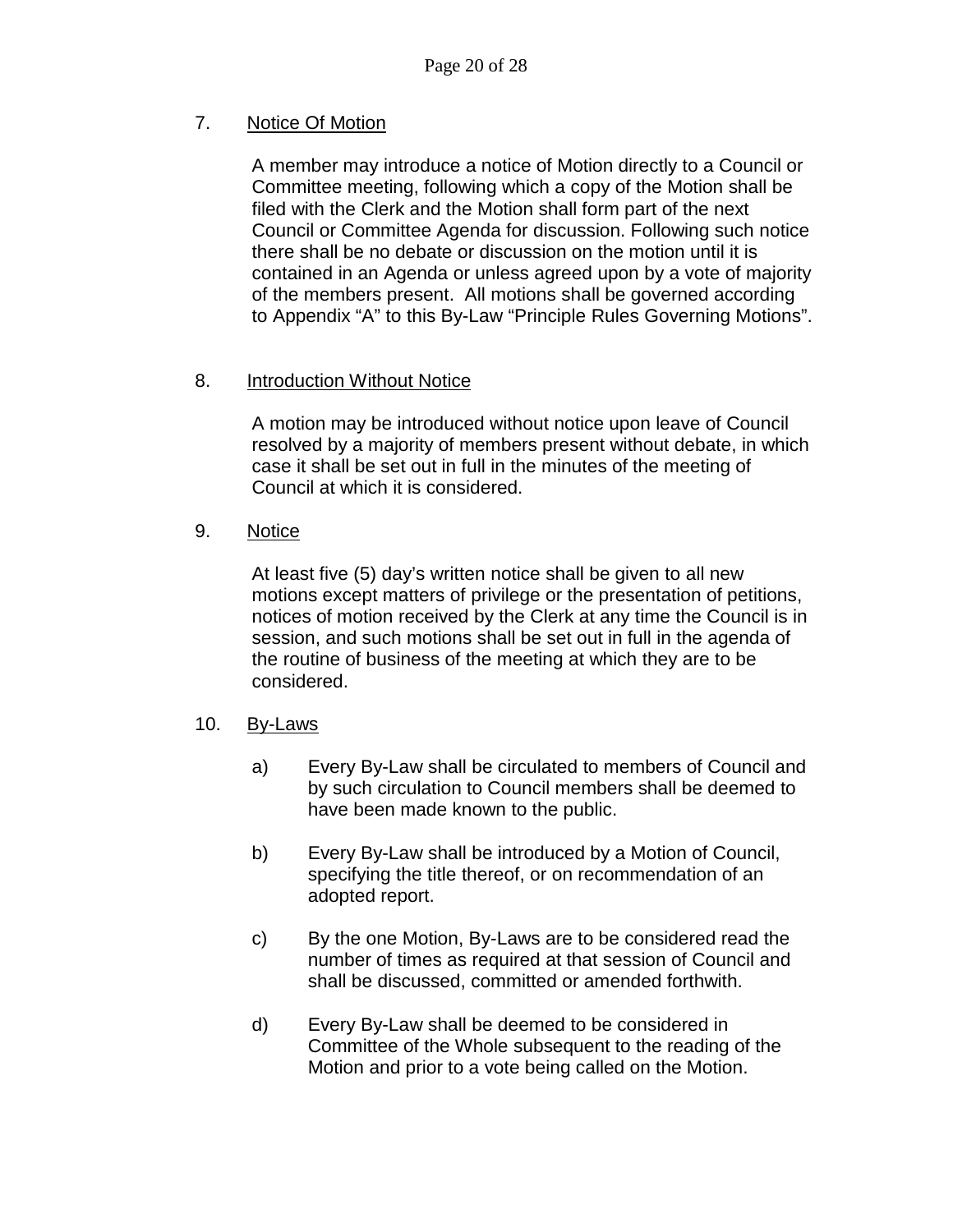- e) When a By-Law is being considered in Committee of the Whole, it may be debated clause by clause or as otherwise considered advisable by the Chair and members of Council.
- f) Every By-Law once passed shall be dated and duly signed by the Mayor or presiding officer and the Clerk at the meeting and engrossed with the Township Seal by the Clerk or designate.
- g) Every proposed By-Law shall:
	- i. Receive not more than two readings on the same day except with the consent of a majority of the members present, and not otherwise prohibited in law;
	- ii. Be endorsed by the Clerk with the date of the several readings thereof;
	- iii. Be the responsibility of the Clerk for correctness when amended;
	- iv. Be finally passed by Council before signature by the Head or Acting Head of Council and the Clerk and engrossed with the seal of the Township.

Every proposed By-Law may be referred to a Committee for report after second reading, and such referral may be made with or without debate on either or both the proposed By-Law or the motion to so commit, as the Council may decide.

## **H. GENERAL**

1. Order Of Business

The Clerk shall have prepared a list of the items in the order of the topics set out as the routine of business in Section B9 "Order of Business" for the use of each member at an ordinary meeting.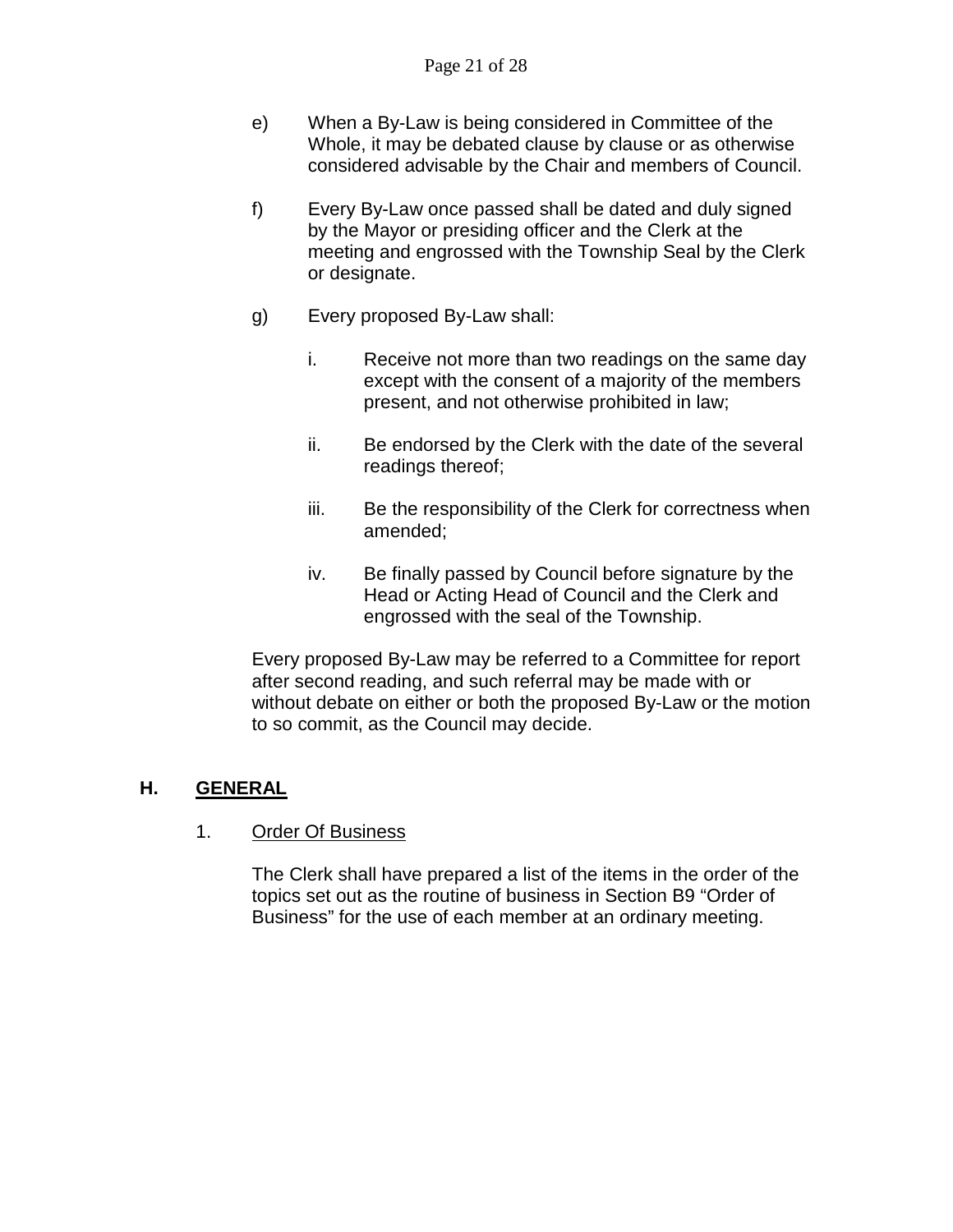## 2. Minutes

- a) The minutes of Council as taken by the Clerk or designate shall consist of a record of all proceedings taken in the Council. Pursuant to the *Municipal Act, 2001,* the Minutes shall be a factual recount without note or comment.
- b) All Minutes, Committee Minutes and Reports following adoption by Council and all By-Laws passed by the Council shall be kept in the Clerks Office and shall be made available for viewing during normal office hours and shall be posted on the **Township website**, save and except those minutes and reports recorded during a meeting or part thereof that was closed to the public in accordance with Section B10 and 11 of this By-Law and subject to the provisions of any applicable By-Law, act or statute.
- c) The minutes shall record;
	- i) the place, date and time of meeting;
	- ii) the names of the Presiding Officer or Officers, and of any members present;
	- iii) the reading, presentation, correction and adoption of the minutes of prior meetings;
	- iv) the names of others attending as authorized by Council.
- d) It shall be the duty of the Clerk to ensure that the minutes of the last ordinary meeting and all subsequent special meetings held more than three days prior to an ordinary meeting are mailed or delivered to each member not less than forty-eight hours before the hour appointed for holding such ordinary meeting.
- e) Such minutes as referred to in Clause d) of this section may be adopted by Council without having been read at the meeting, considering the question of their adoption and in other cases the minutes must be read prior to consideration of adoption.

## 3. Communications

All written messages, memorials and enquiries over the signature of the sender for the information of Council on matters of fact or which contain a request for action on the part of the Council in respect of matters within the jurisdiction of the Council and the replies thereto may be referred to a Committee or disposed of forthwith.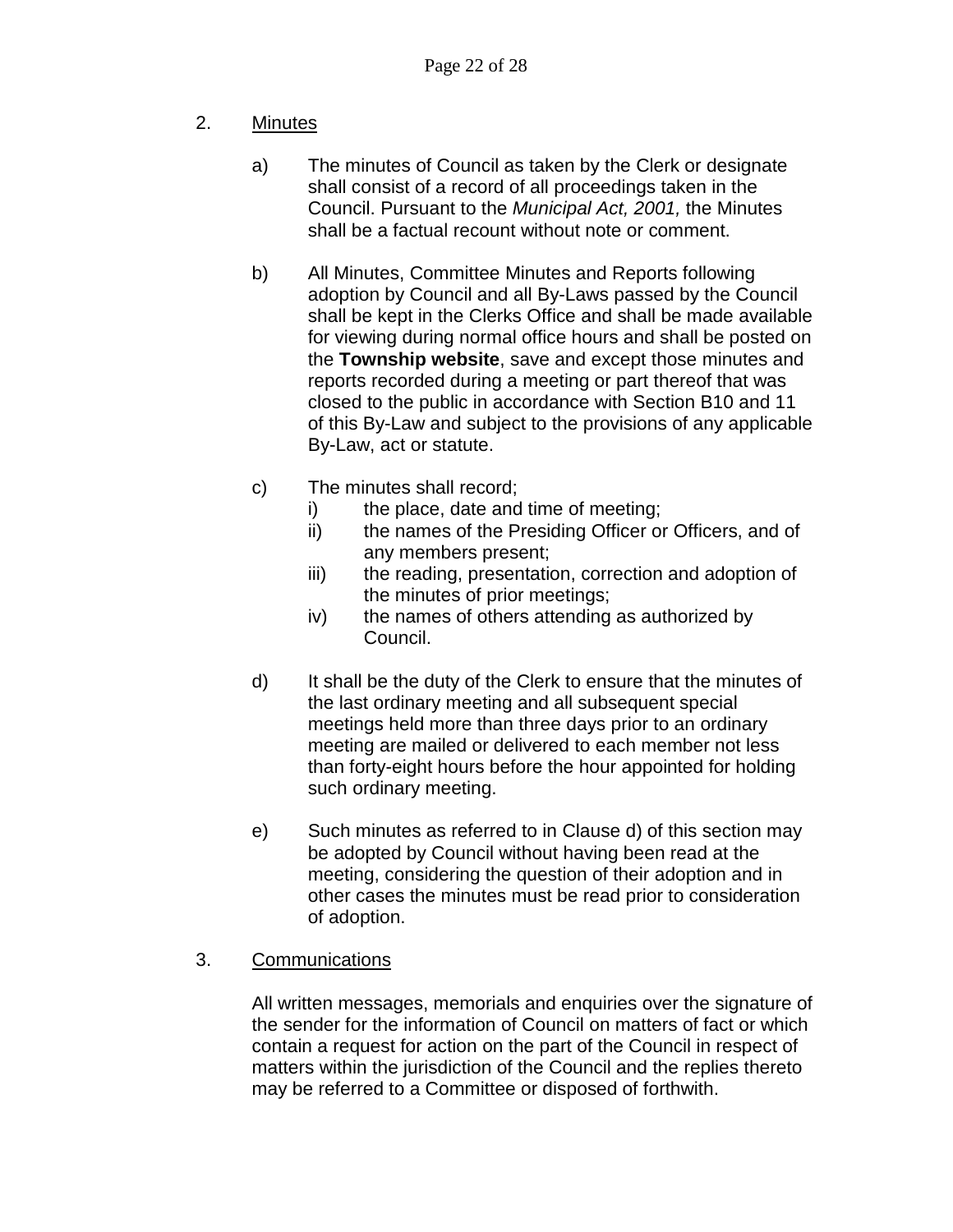## 4. Delegations

- a) Persons desiring to verbally present information on matters of fact or make a request of Council may be heard on leave of Council but shall be limited in speaking not more than ten (10) minutes except that a delegation consisting of more than five (5) persons shall be limited to two (2) speakers each limited to speaking not more than ten (10) minutes and each speaker shall not repeat what has previously been presented. Delegations not listed on the agenda may be heard by approval of a majority vote of the Council; such vote shall not be debatable.
	- b) Only members of Council may ask questions of delegations and shall not enter into debate with the delegation. All questions to delegations shall be addressed through the Chair.
- c) Electronic delegation is possible for in-person and required for virtual meetings.
	- d) Persons desiring to delegate electronically shall indicate this at the time of the delegation request and staff will provide the necessary connection details prior to the meeting.
- 5. Matters before Court, Tribunal, Etc.

No members of Council and no delegation shall be permitted to address the Council, during an open session of Council, on any matter that is before any Court, Tribunal or similar body for decision.

6. Requirements To Be On Agenda

All persons shall communicate with the Clerk in writing at least ten (10) days prior to any Council Meeting open to the public stating in detail the subject that the person and or persons wish to discuss and the date of the Meeting at which they desire to attend. **[By-law 10/21]**

7. Petitions

A petition in regard to a matter within the jurisdiction of Council made over the signatures of the subscribers shall be presented by a member who knows the contents thereof and vouches for the propriety of the petition, and may be received on leave of Council, may be disposed forthwith, assigned some future time for

**[By-law 38/20]**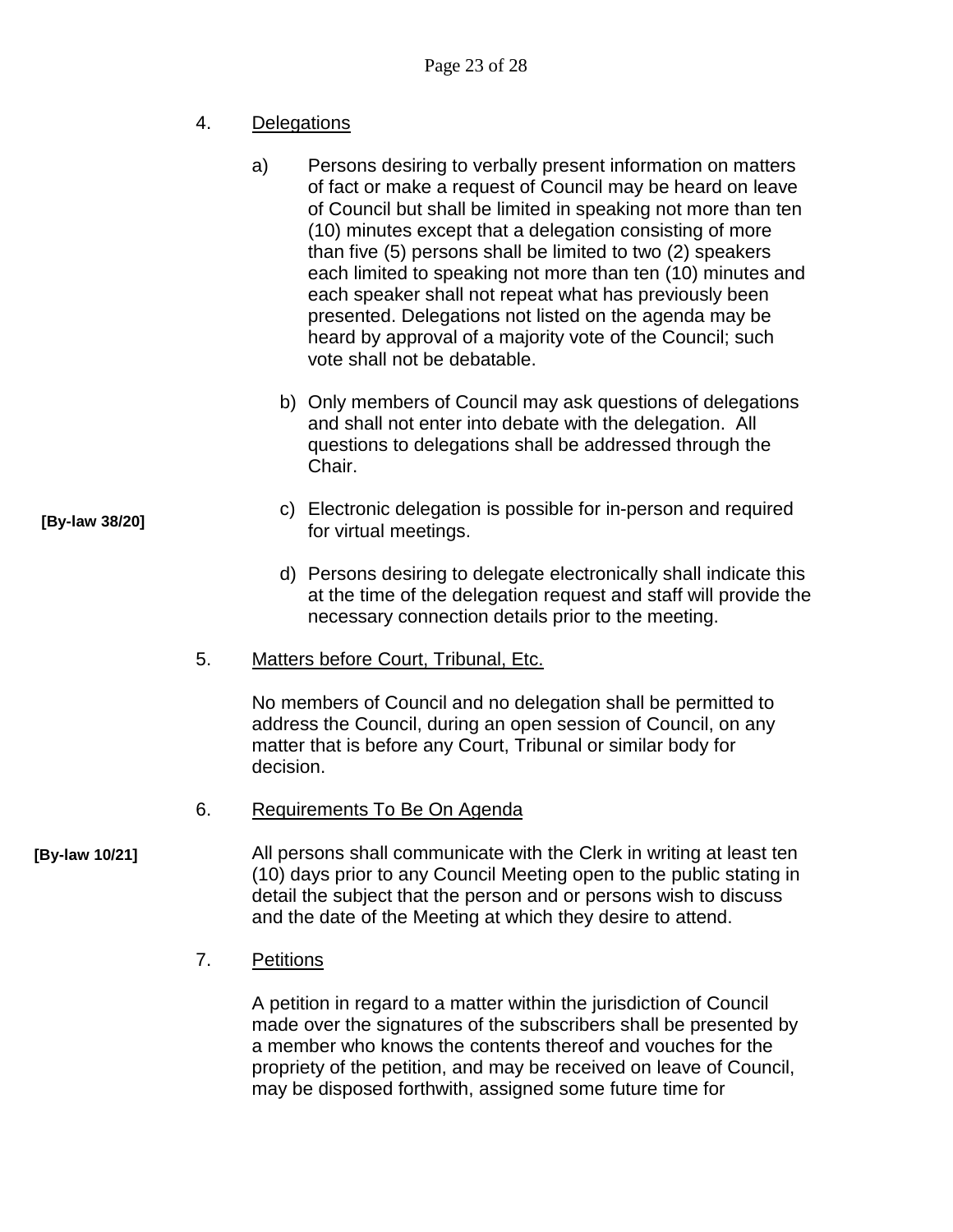consideration by Council or referred to a committee. Persons presenting Petitions are subject to the same conditions as outlined in Clauses 4 a) and b) of this Section.

8. Committee Reports

Report from Committee:

- a) Shall be received upon leave of Council;
- b) May be recommitted to the same or a different Committee for further consideration.
- 9. Unfinished Business

The items listed in the order of the topics set out as the routine of business of prior meetings which have not been disposed of by Council and the date of their first appearance on the Order of Business shall be noted, and repeated on each subsequent Order of Business, until disposed of by Council unless removed from the Order of Business by leave of Council.

- 10. Suspension Of Rules
	- a) Subject to Clause b) of this section, any procedure required by this By-Law may be suspended with consent of a majority of the members present.
	- b) No amendment or repeal of this By-Law will be considered at any request of the Council unless notice of the proposed amendment or repeal was given at a previous regular meeting of the Council and Council may not waive such notice.
- 11. Former By-Laws Repealed

All By-Laws, including By-Law 37/92 and parts of all these By-Laws inconsistent with the provisions of this By-Law are hereby repealed.

12. This By-Law shall come into force on the date of the final passing thereof.

READ A FIRST, SECOND AND THIRD TIME AND FINALLY PASSED THIS 19th DAY OF NOVEMBER, 2008.

Signed:

\_\_\_\_\_\_\_\_\_\_\_\_\_\_\_\_\_\_\_\_\_\_\_\_\_\_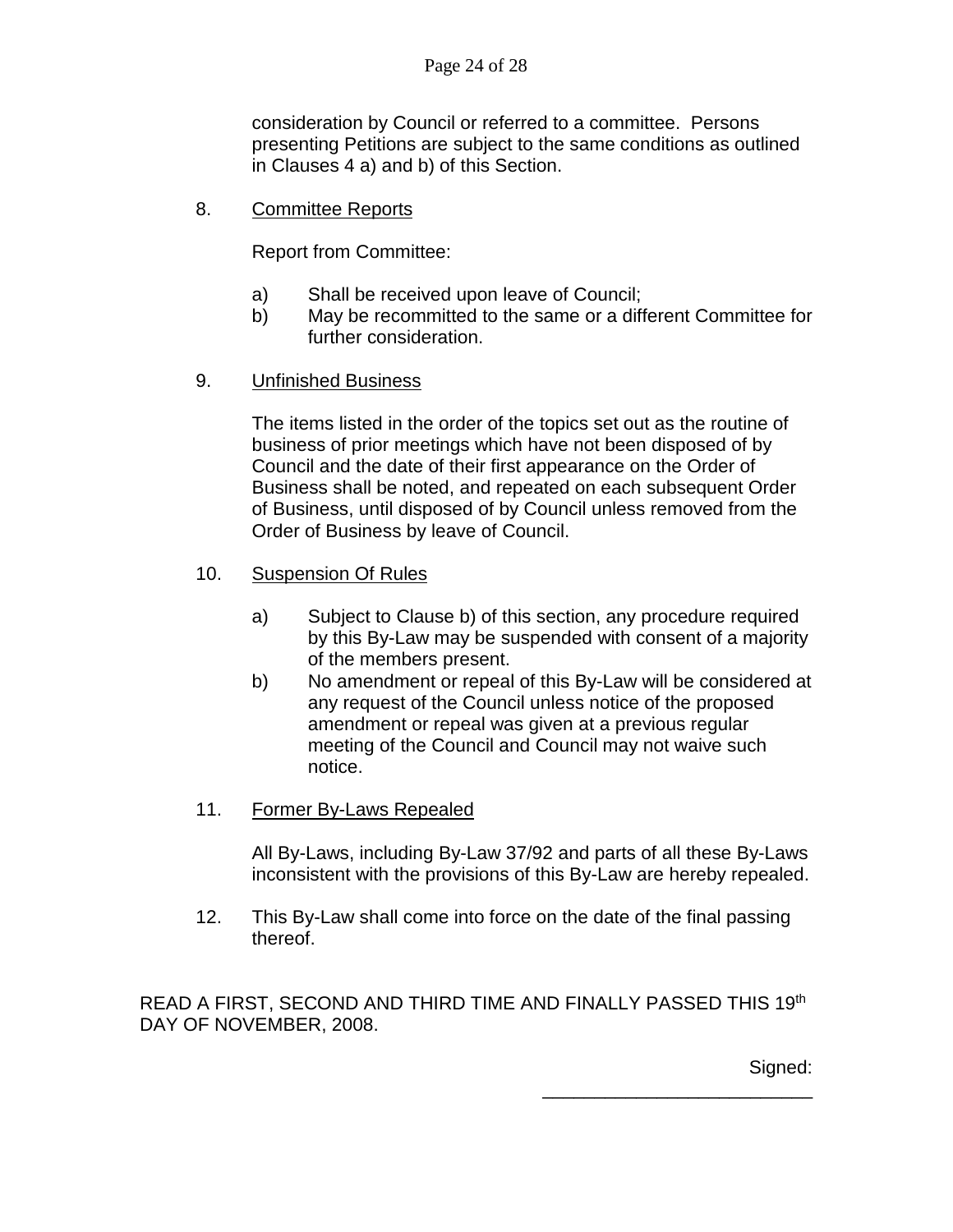Brad Whitcombe, Mayor

(SEAL)

\_\_\_\_\_\_\_\_\_\_\_\_\_\_\_\_\_\_\_\_\_\_\_\_\_\_ Brenda Law, CAO/Clerk-Treasurer

# **INDEX Township of Puslinch Procedural By-Law By-Law #59/08**

|   | <b>SUBJECT</b>                           | Page No.       |
|---|------------------------------------------|----------------|
| A | <b>Definitions</b>                       | $2 - 4$        |
| B | <b>Meetings of Council</b>               | $4 - 11$       |
|   | Inaugural                                | 4              |
|   | Regular/Ordinary                         | $\overline{4}$ |
|   | <b>Postponement of Ordinary Meetings</b> | $\overline{4}$ |
|   | Special                                  | 5              |
|   | Adjourned                                | 5              |
|   | Notice of Meetings                       | 5              |
|   | Call to Order                            | 5              |
|   | Order of Business (Council Agenda)       | 6              |
|   | Meetings open to the Public              | $\overline{7}$ |
|   | Closed/In Camera                         | 8              |
|   | Adjournment                              | 9              |
|   | <b>Emergency Meetings of Council</b>     | 9              |
|   | <b>Electronic Participation</b>          | 10             |
| C | <b>Roles of Mayor &amp; Council</b>      | $11 - 13$      |
|   | Mayor as Head                            | 11             |
|   | Mayor as CEO                             | 12             |
|   | Duties of the Chair                      | 12             |
|   | <b>Council Roles</b>                     | 13             |
| D | <b>Rules of Conduct</b>                  | $14 - 15$      |
|   | <b>Conduct of Members</b>                | 14             |
|   | <b>Request to Read Motions</b>           | 15             |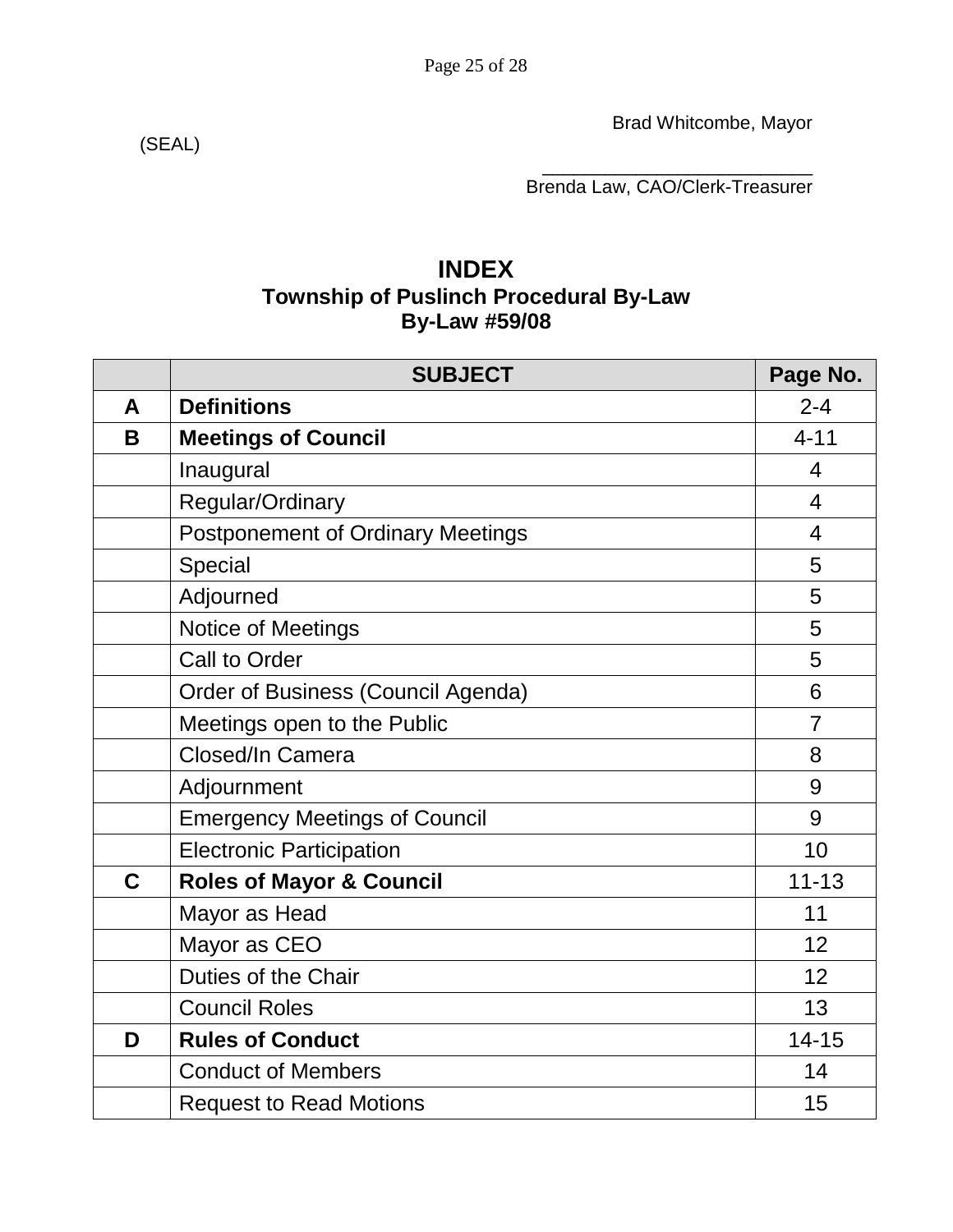|   | <b>Appeal Chair's Decision</b>                 | 15        |
|---|------------------------------------------------|-----------|
|   | Confidentiality                                | 15        |
| Е | <b>Decorum</b>                                 | $15 - 17$ |
|   | <b>Disruptive Behaviour</b>                    | 15        |
|   | <b>SUBJECT</b>                                 | Page No.  |
|   | <b>Electronic Devices</b>                      | 16        |
|   | Chair's Right to Expel                         | 16        |
|   | <b>Council Area</b>                            | 16        |
|   | <b>Head Covering</b>                           | 16        |
|   | <b>Media Interviews</b>                        | 16        |
|   | Electronic Equipment (Use of Audio/Video etc.) | 16        |
|   | <b>Late Arrival</b>                            | 17        |
| F | <b>Committees</b>                              | 17        |
|   | <b>Standing Committees</b>                     | 17        |
|   | <b>Head Ex-Officio</b>                         | 17        |
| G | <b>By-Laws and Motions</b>                     | 18-21     |
|   | <b>Motions/Resolutions</b>                     | 18        |
|   | <b>Amending Motions</b>                        | 18        |
|   | Decision of Mayor                              | 19        |
|   | <b>Repeat Motion</b>                           | 19        |
|   | <b>Record Vote</b>                             | 19        |
|   | <b>Tie Vote</b>                                | 19        |
|   | Notice of Motion                               | 20        |
|   | <b>Introduction Without Notice</b>             | 20        |
|   | <b>Notice</b>                                  | 20        |
|   | By-Laws                                        | 20        |
| Н | <b>General</b>                                 | $21 - 24$ |
|   | <b>Order of Business</b>                       | 21        |
|   | <b>Preparation of Minutes</b>                  | 22        |
|   | Communications                                 | 22        |
|   | <b>Delegations</b>                             | 23        |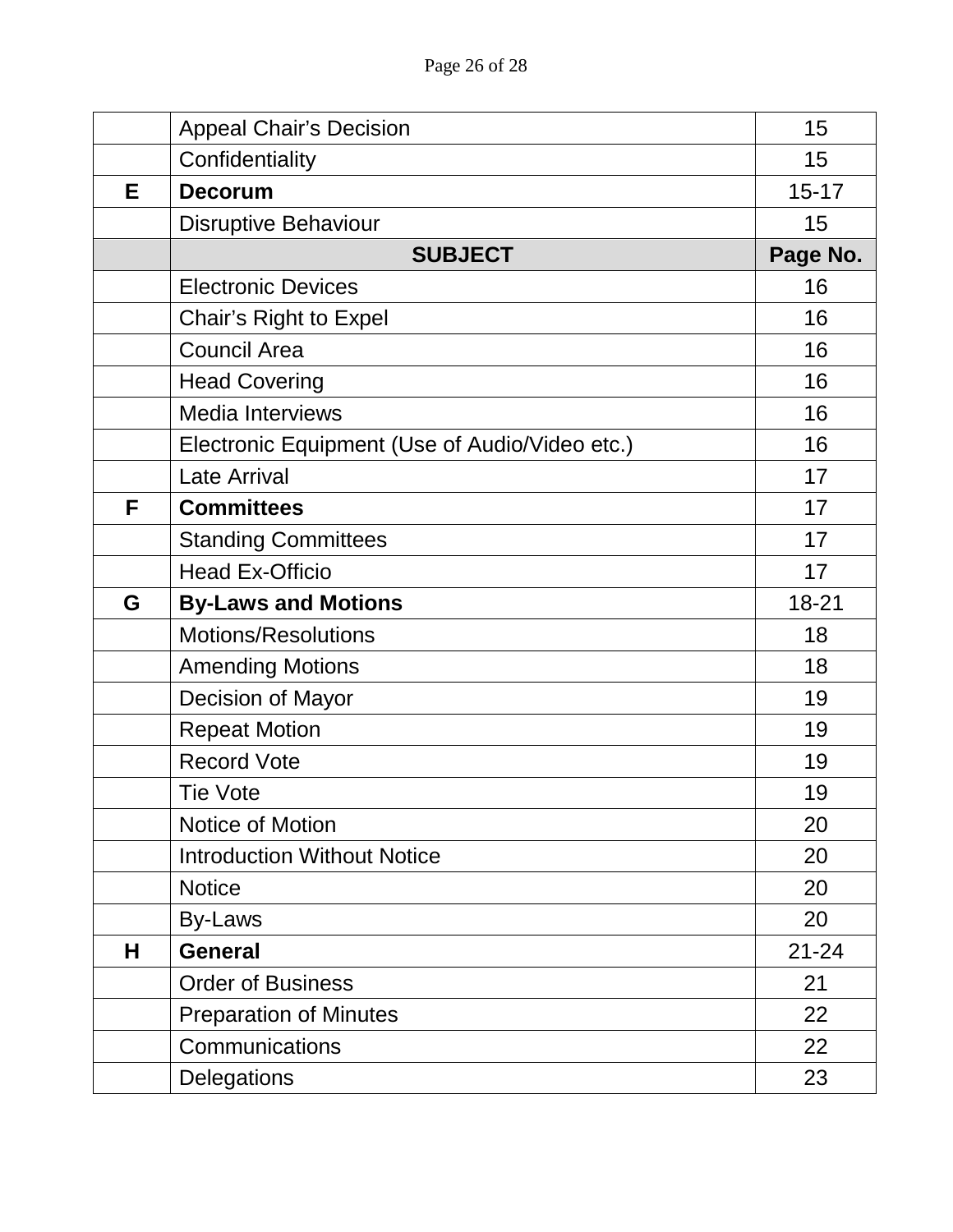| <b>Matters Before Courts etc.</b> | 23       |
|-----------------------------------|----------|
| Requirements to be on Agenda      | 23       |
| <b>Petitions</b>                  | 23       |
| <b>Committee Reports</b>          | 23       |
| <b>Subject</b>                    | Page No. |
| <b>Unfinished Business</b>        | 24       |
| <b>Suspension of Rules</b>        | 24       |